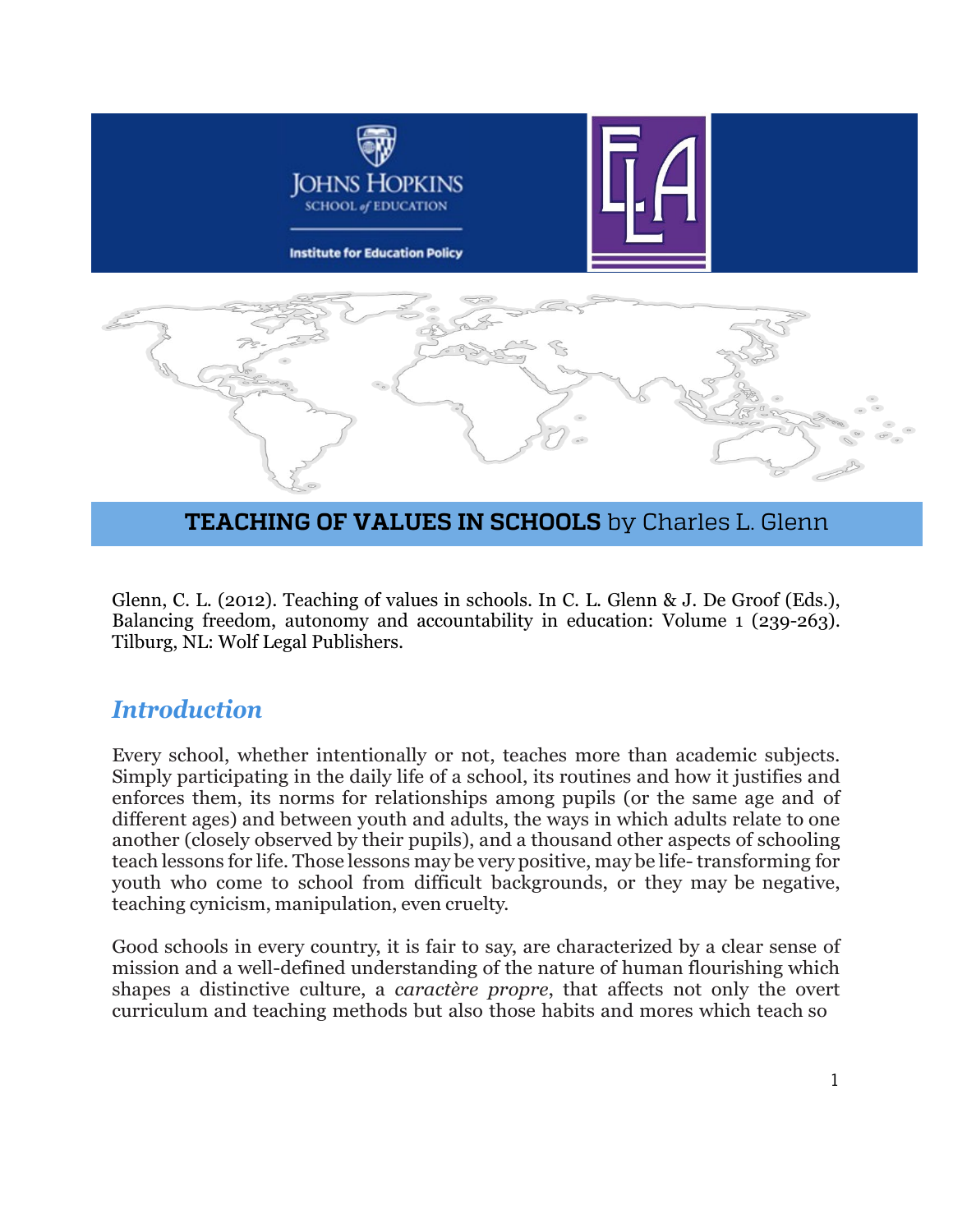much. One ofthe best books aboutAmerican schools,*The ShoppingMall High School*, points out that

students of all kinds usually thrive by participation in institutions with distinctive purposes and common expectations. Magnet schools, examination schools, and schools-within-schools are expressions of the desire for communities of focused educational and often moral purpose. Because they are special places to begin with, teachers and students feel more special in them. Both are more likely to be committed to a purpose and the expectations that flow from it if they choose  $-$  and are chosen by  $-$  schools or sub-schools than if they are simply assigned to them. The existence of a common purpose has an educational force of its own, quite independent of the skills of individual teachers. It also helps good teachers do a better job and may soften the impact of less able teachers.[1](#page-23-0)

The effect of clarity of educational purpose upon how well pupils do on academic outcomes has been confirmed again and again by school effectiveness research. A major study of schools in London found that those "which were chosen for very specific reasons . . . had the advantages of greater parental support for their educational aims and, because of such support, were helped to be more effective" on both cognitive and non-cognitive measures—kids learned more and they felt more positive about learning. Schools which are chosen for religious or other reasons, the researchers found, "may also elicit a greater commitment from both parents and pupils, which may act as a strong cohesive force."[2](#page-23-1)

Researchers in New York City found the same effect of school focus and voluntary attendance. They found a strong contrast between what they called "focus schools," which included magnet public schools and Catholic schools, on the one hand, and public schools which pupils attended simply because of where they lived, on the other.

First, focus schools have clear uncomplicated missions centered on the experiences the school intends to provide its students and on the ways it intends to influence its students' performance, attitudes, and behavior. Second, focus schools are strong organizations with a capacity to initiate action in pursuit of their missions, to sustain themselves over time, to solve their own problems, and to manage their external relationships. Focus schools need not be distinctive or highly innovative. Their organizational independence means, however, that students and staff in each focus school consider their school special, a unique creation that reflects their efforts and meets their needs. Zoned public schools, in contrast, have diffuse missions defined by the demands of external funders and regulators. . . . Focus schools concentrate on *student outcomes* before all other matters. Zoned schools focus primarily on delivering programs and following procedures. . . . Focus schools have a *strong commitment to parenting* and aggressively mold student attitudes and values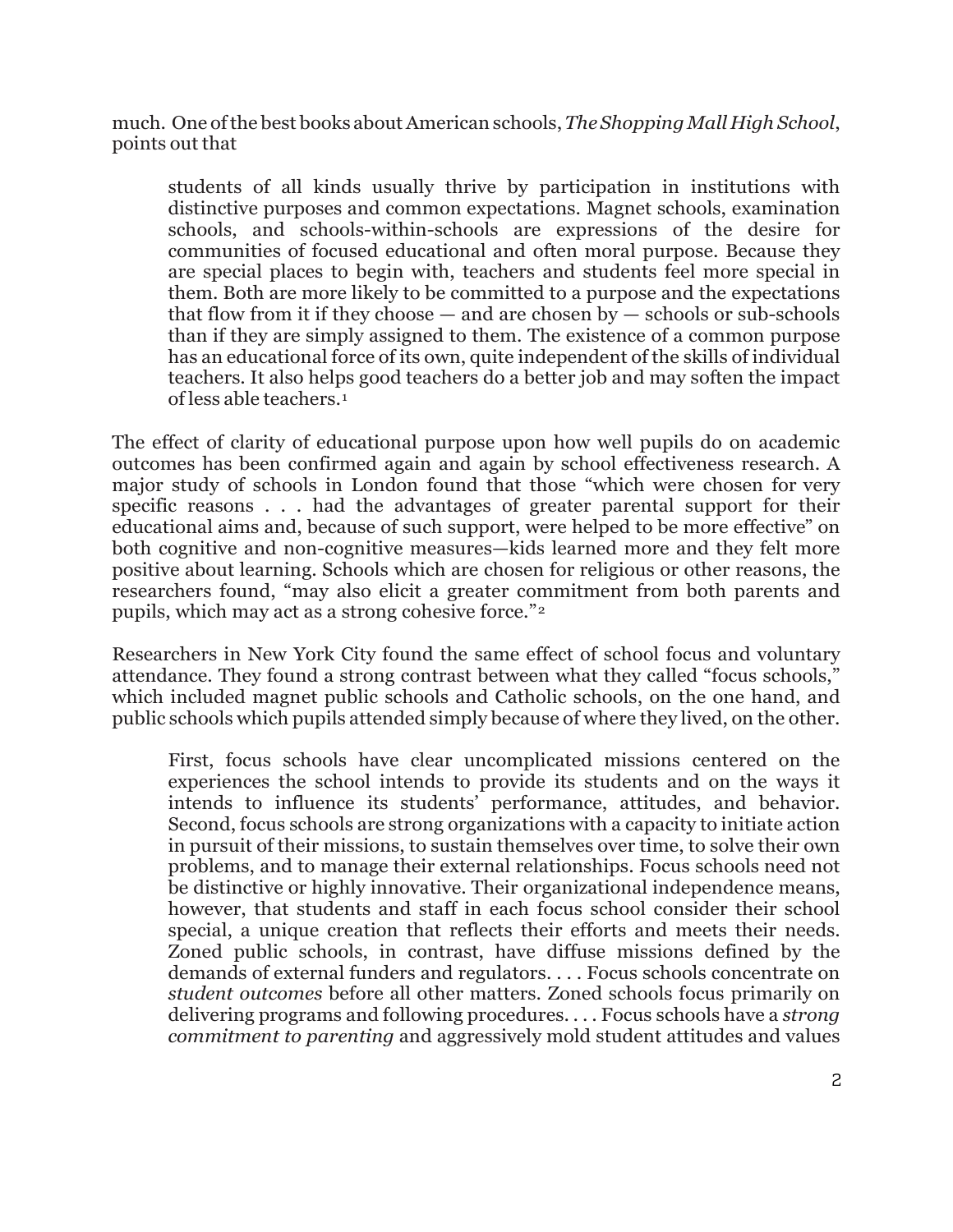... Zoned schools see themselves primarily as transmitters of information and imparters of skills.[3](#page-23-2)

It is because of the importance of school mission that the selection of teachers who can and do support that mission is of such crucial importance, as discussed by Bruce Cooper in his essay in this volume.

Governments that seek to use popular schooling to promote common loyalties and desired behaviors – and every government, whether totalitarian or democratic or somewhere in between does so to a greater or lesser extent – find themselves in tension with educators and parents who desire distinctive schools with clearlyarticulated missions. This tension may lead to the suppression of such schools, it may lead to regulation and oversight (in themselves of course and within limits appropriate government activities), and it may lead to the prescription of curriculum elements that are not so much concerned with knowledge and skills as with attitudes and loyalties.

That such efforts can provoke strong resistance is evident from the current unrest in Hong Kong, which brought tens of thousands of parents into the street in protest. According to the *New York Times* of July 29, 2012,

The new curriculum is similar to the so-called patriotic education taught in mainland China. The materials, including a handbook titled "The China Model," describe the Communist Party as "progressive, selfless and united" and criticize multiparty systems, even though Hong Kong has multiple political parties. Critics liken the curriculum to brainwashing and say that it glosses over major events like the Cultural Revolution and the Tiananmen Square crackdown. It will be introduced in some elementary schools in September and be mandatory for all public schools by 2016. . . . One demonstrator, Elaine Yau, who was there with her 7-year-old daughter, said that people wanted a say in what was taught in the schools. "We feel like we have no choice," she said.

Similar controversy erupted in Spain several years earlier over state-imposed "Citizenship Education" which was seen by many Catholic parents to counter their moral convictions.

In order to explore how different countries engage with this tension between common purposes and distinctive school mission, the authors of the country reports in volumes 2, 3, and 4 were asked to include information in response to the following question: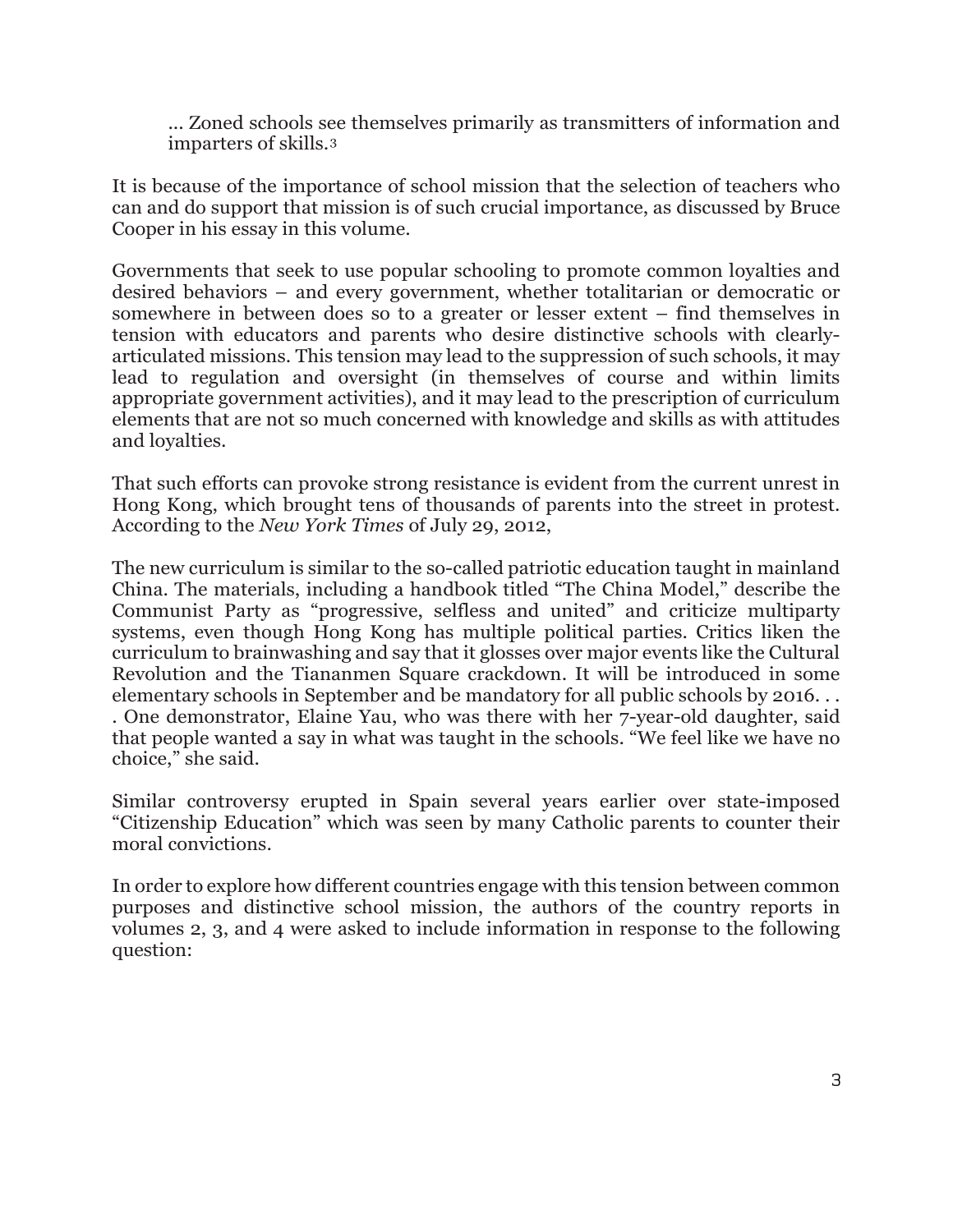## *Teaching of values*

[does the government prescribe what sorts of values are taught in state (public) schools? In non-state (private) schools? Or does itleave such decisions up to the schools? Examples might include respect for human rights, civic education, etc. Does it forbid certain forms of teaching as harmful to children and to society? Provide the necessary detail, please.]

The responses were extremely varied. Before turning to a sample of these responses, a few reflections on why this is a significant issue but at the same time one that can cause bitter conflict.

## *The need and the dangers*

The concern of national and regional governments with promoting and regulating popular schooling, until well into the twentieth century, had far more to do with creating an obedient and loyal population than it did with promoting economicallyuseful skills. This was particularly the case when the nation-state was patched together from disparate elements, as in eighteenth century Prussia, when an expanding frontier threatened to carry much of the population beyond the reach of civilization, as in nineteenth century North America, or when national morale had received a crippling blow, as in France after defeat in 1870-71, or when floods of culturally-disparate immigrants needed to be introduced to the cultural and civic expectations of the host society, as in many countries.

Popular schooling was expected, under those circumstances, to inculcate a common language, common social mores, common symbols of national identity, common stories (often apocryphal) about the national past, a common vision of the shared future. To take one example, the schools of France's Third Republic were to teach a *moralité laïque*, a set of beliefs and behaviors which government officials did not hesitate to call a "secular faith." It was "the supreme task of the school" to create "elevated sentiments, a single thought, a common faith" among the French people. "This is the religion of the Fatherland, it is with this cult and this love, at once ardent and reasonable, that we wish to penetrate the heart and mind of the child, to impregnate him to the marrow; it is that which will constitute civic education."[4](#page-23-3) Like Louis XIV two centuries before, they could not conceive of a stable society and political order without shared convictions. As the director of elementary schooling told the Radical Congress in 1903, "the first duty of a Republic is to make republicans."[5](#page-23-4)

A few years later, in what would be a fundamental text for the training of French teachers, sociologist Emile Durkheim would leave them with the conviction that they had a more significant role than did parents in the formation of future citizens. "The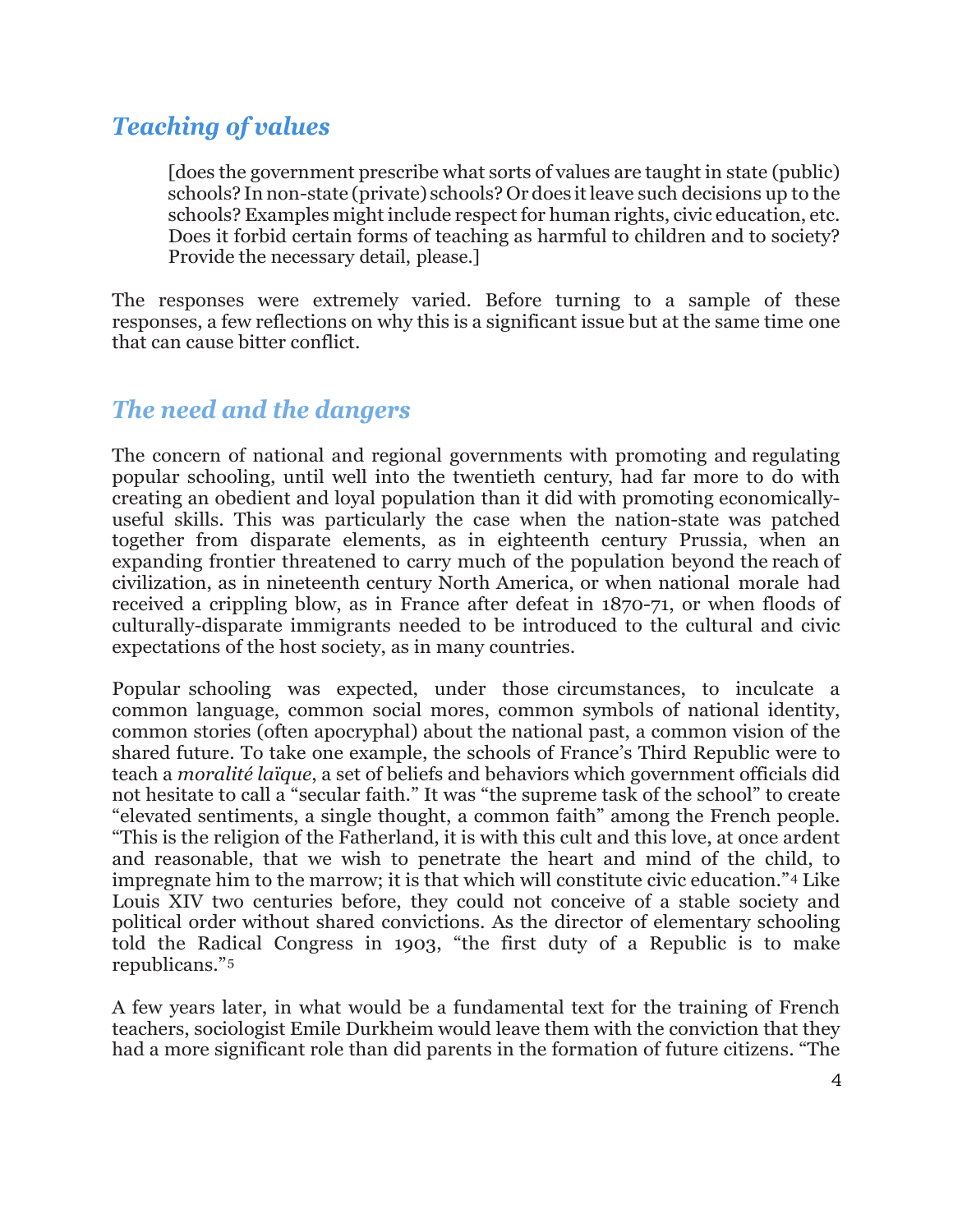center of gravity of moral life, formerly in the family, tends increasingly to shift away from it. The family is now becoming an agency secondary to the state." Teachers in public schools saw themselves, and were seen, as being on the front lines of this struggle with clericalism and religious obscurantism. After all, Durkheim assured them that "the teacher . . . must believe, not perhaps in himself or in the superior quality of his intelligence or will, but in his task and the greatness of that task. . . . Just as the priest is the interpreter of God, he is the interpreter of the great moral ideas of his time and country."[6](#page-23-5)

It is, in fact, during times of social stress that there may be the most determined efforts to bring all of schooling – or at least schooling of the common people – under direct government control, often to the extent of seeking to eliminate alternative sources of schooling. Only in the "common school," the "*école de la République*," it seems to those concerned with national unity and social cohesion, can children learn to be loyal citizens. By contrast, societies enjoying internal and external security seem more inclined to accept that parents and a diversity of educational approaches can, between them, shape a generation able to live and work together peaceably. These issues are traced at some length in my historical study of four European countries,[7](#page-23-6) and in my recent study of the development of the "American model of State and School."[8](#page-23-7)

As we review the reports on how different government prescribe–or do not prescribe – specific values to be taught in schools, and often in non-public as well as public schools – we will see echoes of this concern for national and social unity, and often for promoting an idea of what is distinctive in the identity of the particular nationstate. We will also find, however, an increasing concern to promote universal values through schooling, and indeed to lessen the emphasis on what was formerly an unapologetic patriotism and even ethno-centrism.

Why is this dimension of educational policy one of the issues explored in this series of country reports? Because, as with the other issues covered, it represents a difficult policy choice in which the correct course is by no means evident. It is commonly accepted today that societies are pluralistic along a number of dimensions, and that this pluralism should be respected and even encouraged in the name of freedom and basic human rights. At the same time, there is increasing concern (based in part upon immigration, in part also on the weakening of religious, familial, and other ties) about how these complex societies are to avoid conflict and find sufficient common purpose to address pressing challenges.

The twentieth century saw a steady increase in the role of government in taking over functions that traditionally had been met by families, religious associations, and other civil-society institutions, and also in addressing needs that had previously been ignored. While the benefits of this expanded state role are manifest, there has also been a weakening of what could be called the muscle or fibers of society. While in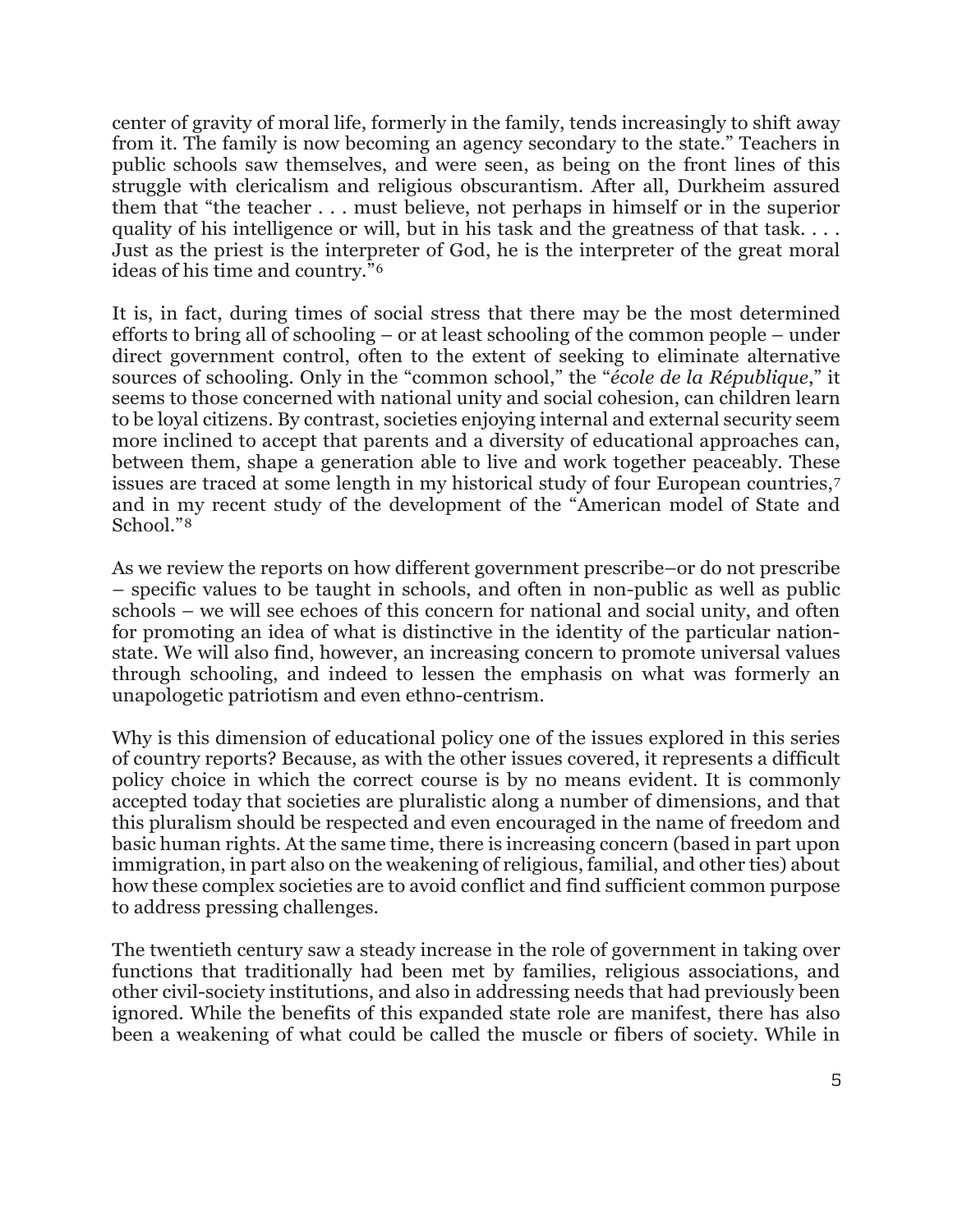many respects individuals are free as never in human history to shape their lives and even their identities as they will, in important ways they are subject to a manipulation that can be harder to resist than outright authoritarianism. One of the primary spheres of this manipulation is the education of children and youth,

Isaiah Berlin, in his famous essay on "Two Concepts of Liberty," pointed out that "to manipulate men, to propel them towards goals which you – the social reformer – see, but they may not, is to deny their human essence, to treat them as objects without wills of their own, and therefore to degrade them."<sup>[9](#page-23-8)</sup>

Schooling should be a matter of acquiring competency, not an obligatory worldview. So talk about 'skills of deliberation', or knowledge of 'human rights principles' and 'equality legislation' can be defended, but if the moulding of citizens boils down to 'opposition to racist beliefs' . . . then it quickly crosses a line, especially in combination with a multicultural view of society. The boundary between stimulating critical citizenship and intellectual paternalism is all too easily crossed.[10](#page-23-9)

The effort to impose government-defined beliefs and values upon all schools and thus an entire rising generation is therefore a task of great delicacy. Olivier Roy and others have argued that "Democracy is neither an ideology nor a creed. It is a system of rules that can be recognized by people who adhere to an inclusive concept of society. In brief, democracy can function without democrats (or at least with relatively few of them)."[11](#page-23-10) From this perspective, what is essential is that youth acquire the habits of citizenship, among which we might include a respect for the rule of law, a willingness to use procedures and to compromise in the resolution of differences, and an acceptance that others – even if believed to be completely misguided – have a right both to express and to live by their own perspectives, provided that they, too, exhibit these habits of citizenship and avoid violating the rights of others. This pluralistic position accepts that individuals may choose to orient their lives and their thinking to communities of conviction. It is, in William Galston's terms,

an understanding of social life that comprises multiple sources of authority– individuals, parents, civil associations, faith-based institutions, and the state, among others–no one of which is dominant in all spheres, for all purposes, on all occasions. . . . In a liberal pluralist regime, a key end is the creation of social space within which individuals and groups can freely pursue their distinctive visions of what gives meaning and worth to human existence.[12](#page-23-11)

There is, however, a more demanding view of citizenship, one which insists that it requires individuals who have become thoroughly autonomous, what David Bentley Hart has called

Modernity's highest ideal – its special understanding of personal autonomy –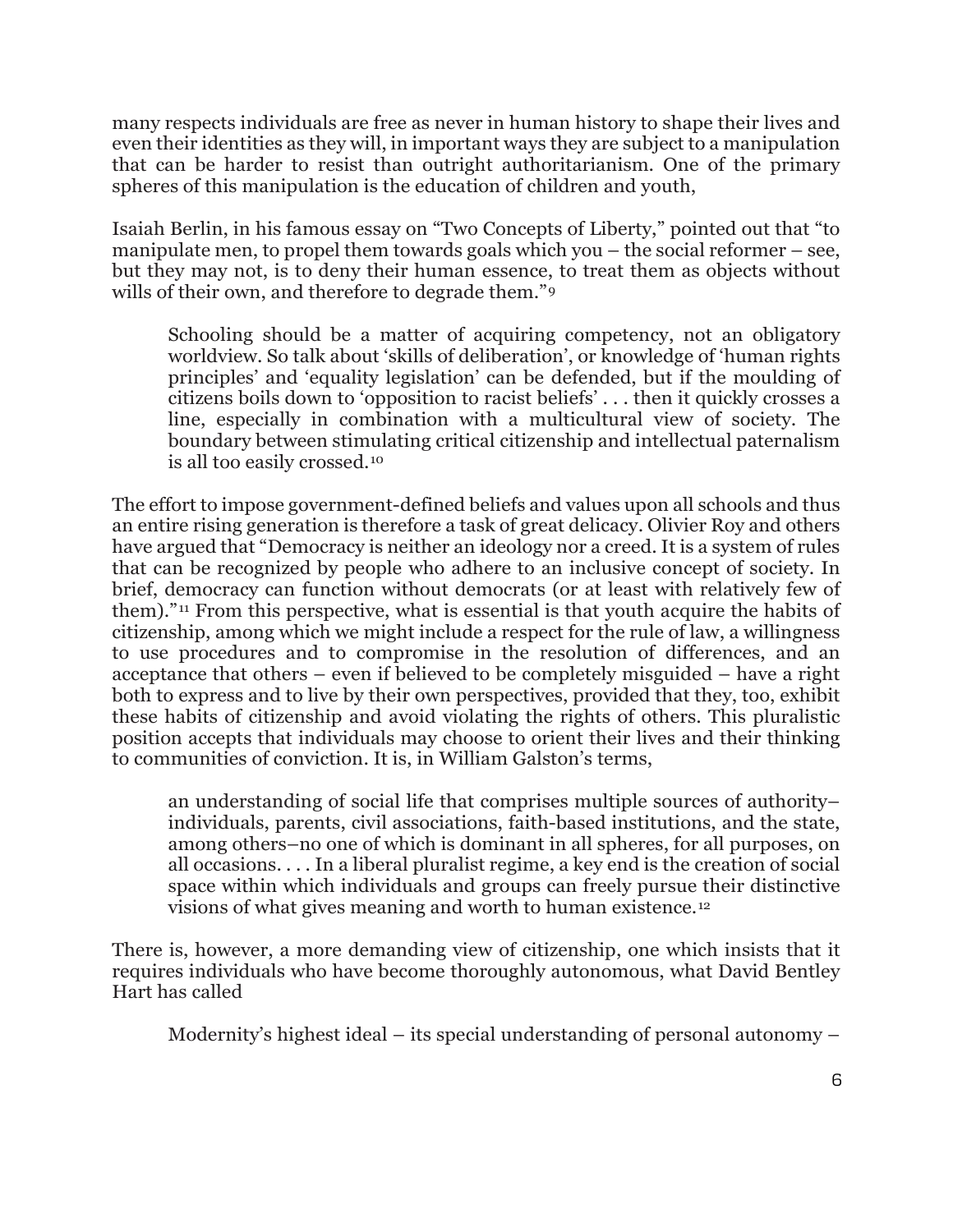requires us to place our trust in an original absence underlying all of reality. A fertile void in which all things are possible, from which arises no impediment to our wills, and before which we may consequently choose to make of ourselves what we choose. We trust, that is to say, that there is no substantial criterion by which to judge our choices that stands higher than the unquestioned good of free choice itself, and that therefore all judgment, divine no less than human, is in some sense an infringement upon our freedom.[13](#page-23-12)

On this view, the person who submits to the authority of a faith-tradition or an ethnic culture is not capable of functioning as a citizen, and it is thus the responsibility of the school to liberate its students from the shackles of received opinion. The State, in its concern for the freedom of its citizens, should ensure that the schooling they receive has this liberating effect, since

the function of the state is to guarantee the conditions in which its citizens can try to make good lives for themselves . . .. These conditions, at a minimum, will concern the citizens' familiarity with a sufficient range of values from which they may select some as constituents of their conception of a good life and the citizens' capacity to be alive to the inevitable conflicts among the available values. . . . These conditions could be guaranteed only by the state's support of the institutions that the guaranteeing of the conditions presupposes. These institutions would include an educational system that teaches students about the plurality of values.[14](#page-23-13)

Along the same lines, James Dwyer has argued that the State would be justified in concluding that the long-range religious liberty of children would be better served by a temporary violation oftheir short-term religious liberty to attend a faith-based school. "Even students who are not presently inclined to question the religious beliefs they have been taught . . . would have a greater total liberty if given the freedom to change their minds about religion." Thus public authorities would be fully justified in ignoring "a child's expressed preference for a kind of schooling that includes the practices" of indoctrination and crippling of personality which the author claims characterize religious schools. Overriding the child's decision (not to mention that of her parents) "would be appropriate and even morally requisite." This is especially the case with female students, who are routinely taught by religious schools in ways which deprive them of opportunities in life, not only for careers but also for reproductive freedom. Young people who have received such an education are condemned to a lifetime of "severe anxiety and anger." Schools must be required to "actively encourage free self-expression and a positive attitude toward one's body and mind," including sex education to that end.<sup>[15](#page-23-14)</sup>

This is not the place to enter more deeply into this debate, but it helps to indicate what is at stake as government defines requirements in areas of the curriculum that seek to shape the habits, the loyalties, and even the worldviews of children. This tension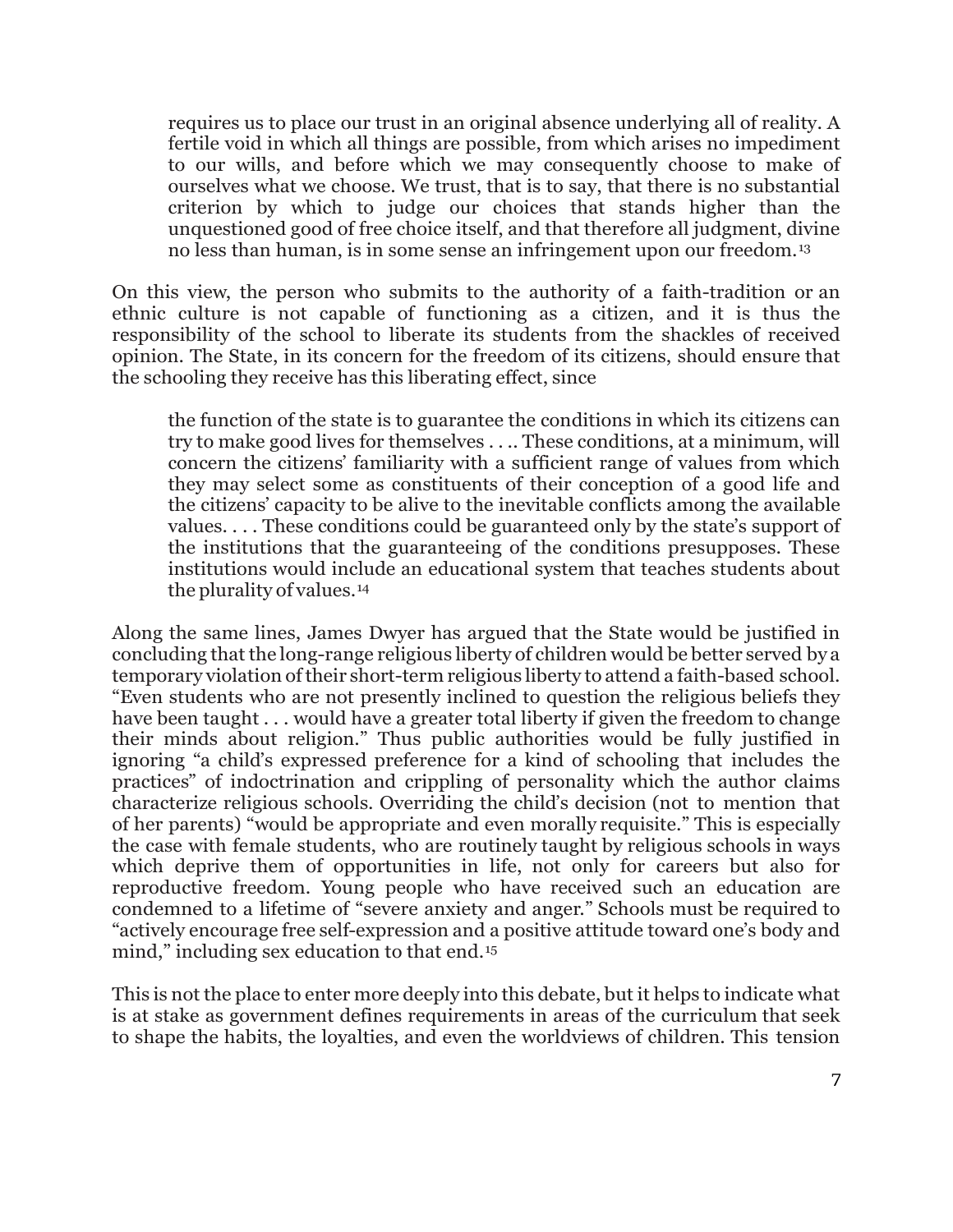is also one of the most important reasons why non-state schools are often opposed as a threat to democratic citizenship, and why governments seek to extend their oversight over the content of teaching in such schools. It is this distrust of schools that are not directly operated by government that led political philosopher Amy Gutmann, after conceding that "private schools may on average do better than public schools in bringing all their students up to a relatively high level of learning, in teaching American history and civics in an intellectually challenging manner, and even in racially integrating classrooms," to go on to insist that "public, not private, schooling is an essential welfare good for children as well as the primary means by which citizens can morally educate future citizens."<sup>[16](#page-23-15)</sup>

Meira Levinson reminds us, in her important new book, that government control or intrusive oversight can work against its intended purpose, by cultivating a passivity on the part of teachers and students alike that is anything but a model of engaged citizenship:

standards and assessment systems that apply across schools and districts work against good civic education . . . by removing the locus of control from those who want and need to model civic action–teachers–and those want and need to practice civic action–students. When teachers are working in a system that denies them the opportunity to exercise professional judgment or democratic voice or participation, they cannot model the "arts of democratic life." Even more to the point, they can't model empowerment if they feel totally disempowered. Similarly, students can't practice democracy, or experience empowerment, if they have no voice and no power in determining what they learn, why, how, or when.[17](#page-23-16)

Thus, while not sharing her irrational preference for government-operated schools, we can agree with Gutmann that "'political education' – the cultivation of the virtues, knowledge, and skills necessary for political participation – has moral primacy over other purposes of public education in a democratic society" and, further, that the "moral primacy of political education also supports a presumption in favor of more participatory over more disciplinary methods of teaching."[18](#page-23-17) As we will see, an international study of civic and citizenship education has concluded that classroom practices may be more important than prescribed content in cultivating the habits of citizenship.

#### *Themes illustrated from the country reports*

## *Loyalty to country . . . national unity*

As we might expect, we find this theme prominent in large and very diverse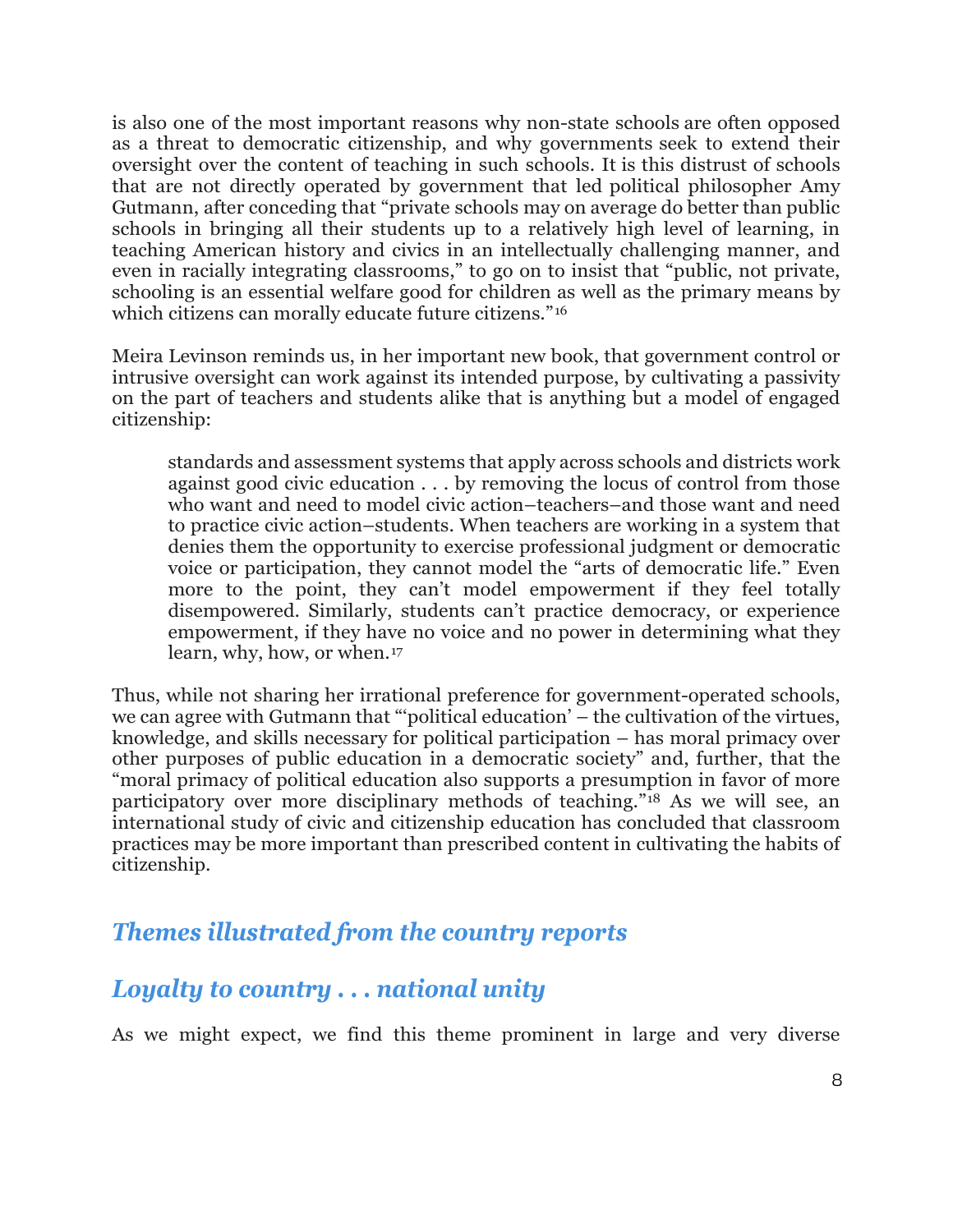countries, such as India, Indonesia, and Russia, as well as in countries with recent histories of foreign control, such as Belarus, Lithuania, and Poland. To take one example, the Indian National Policy of Education, 1986, insisted that "in our culturally plural society, education should foster universal values, oriented towards the unity and integration of our people. Such value education should help eliminate obscurantism, religious fanaticism, violence, superstition and fatalism." However, besides this "combative role" the Policy advocated that "value education has a profound positive content, based on our heritage, national and universal goals and perceptions. It should lay primary emphasis on this aspect."

A somewhat different example is Colombia, which is recovering from several decades of armed insurgency; the government has urged schools to focus learning how to relate with each other in peaceful ways (*convivencia*, that is, coexistence). The same theme is stressed in Kosovo, Northern Ireland, and South Africa, for obvious reasons, and is also an expressed concern for Singapore, Austria, and Malta.

The remarkably honest chapter on Bosnia and Herzegovina points out that, despite an expressed concern that schools develop an awareness of belonging to the state of Bosnia and Herzegovina, its own national and cultural identity, language and tradition, while introducing the values of others, respecting diversity and fostering mutual understanding, tolerance and solidarity among all peoples, nations and communities in BiH, But, the author reports, "these goals very often remain neglected and unfulfilled." See the chapter (in volume 4) for evidence of this failure.

On the other hand, these themes are not so much stressed in long-secure nation states though we may expect to see them becoming more prominent in response to new concerns about the effects of immigration. In the case of Japan, there is in fact a sensitivity to the possibility of patriotism being promoted to an inappropriate degree, as occurred during the 1930s. Amy Gutmann's view about patriotic education is no doubt shared by many intellectuals in Western Europe as well as North America:

A public educational system that employed great rhetoric, as republicans recommend, to convince students that "we owe our country our life" would be teaching in a way that violates one of the deliberative aims of democratic education, to subject politically relevant claims to careful public scrutiny.... Republican patriotism is prone to claims of exclusivity that conflict with the openness of democratic education.[19](#page-23-18)

## *Education for citizenship*

This more general curriculum theme is often listed, though given different meaning in different countries. The International Civic and meaning in different countries. Citizenship Education study, carried out for the International Association for the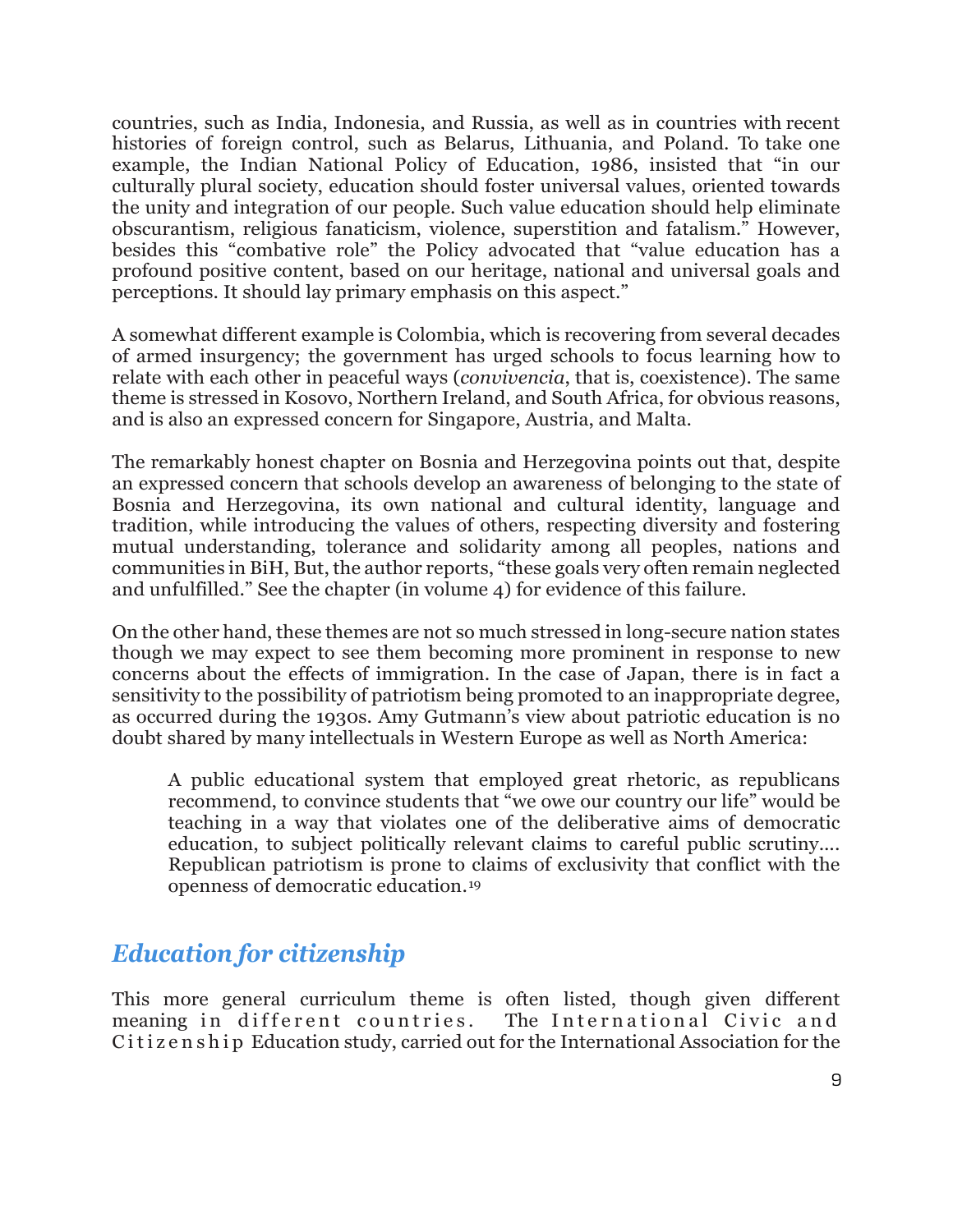Evaluation of Educational Achievement, reports that

[t]wenty-one of the 38 participating countries included a specific subject concerned with civic and citizenship education in their respective curriculums; only minorities of ICCS students were attending schools where principals reported no specific approach to delivering civic and citizenship education in the school curriculum.[20](#page-23-19)

It appears from our country profiles, however, that the weight given to this subject depends in part on the circumstances in different countries. Indonesia has existed as an independent nation-state for little more than a half-century, and in that time has experienced many threats to its unity. Benedict Anderson (writing in the early 1980s) pointed out that "[t]hirty years ago, almost no Indonesian spoke *bahasa Indonesia*  as his or her mother-tongue; virtually everyone had their own 'ethnic' language.... Today there are perhaps millions of young Indonesians, from dozens of ethnolinguistic backgrounds, who speak Indonesian as their mother-tongue."[21](#page-23-20) It is not surprising, then, that civic education is at the heart of Indonesian schooling:

Civic education, religious education and *Bahasa Indonesia* (the national language) are three subjects taught from basic to higher education level. Civic education emphasizes educating students to be democratic citizens. The core values are democracy, tolerance, *gotong royong* (mutual assistance), justice, responsibility, human rights, and patriotism. *Bahasa Indonesia* is a tool to unite the nation. Indonesia has over 500 ethnic groups. Many Indonesians speak their ethnic language as their mother tongue.

The ICCS results suggest that, in at least one important respect, the Indonesian efforts have been successful: "On average, the students in Indonesia and Thailand gained low scores on the civic knowledge scale but high scores on several affective measures, notably attitudes toward institutions, self-beliefs, and expected participation." Comparing the responses of Indonesian eighth graders with the ICCS average of 36 countries: trust in national government (96 percent vs 62 percent), trust in political parties (66 percent versus 41 percent), and so for other items.[22](#page-24-0)

Singapore, on a much smaller scale, exhibits similar ethnic diversity and concern for education in citizenship, as does its neighbor Malaysia. In Latvia and Estonia, with strong Russian minorities not altogether reconciled to the separation from Russia, patriotism is a strong element in citizenship education. It is not irrelevant that the ICCS research found unusually large differences between majority and minority attitudes toward their country among eighth graders in Estonia and Latvia.[23](#page-24-1)

We find the theme of citizenship education in the programs for Peru, Kosovo, and Israel, all societies subject to conflict, as well as in those for Hungary, Wales, and Canada, where this may be less of an issue.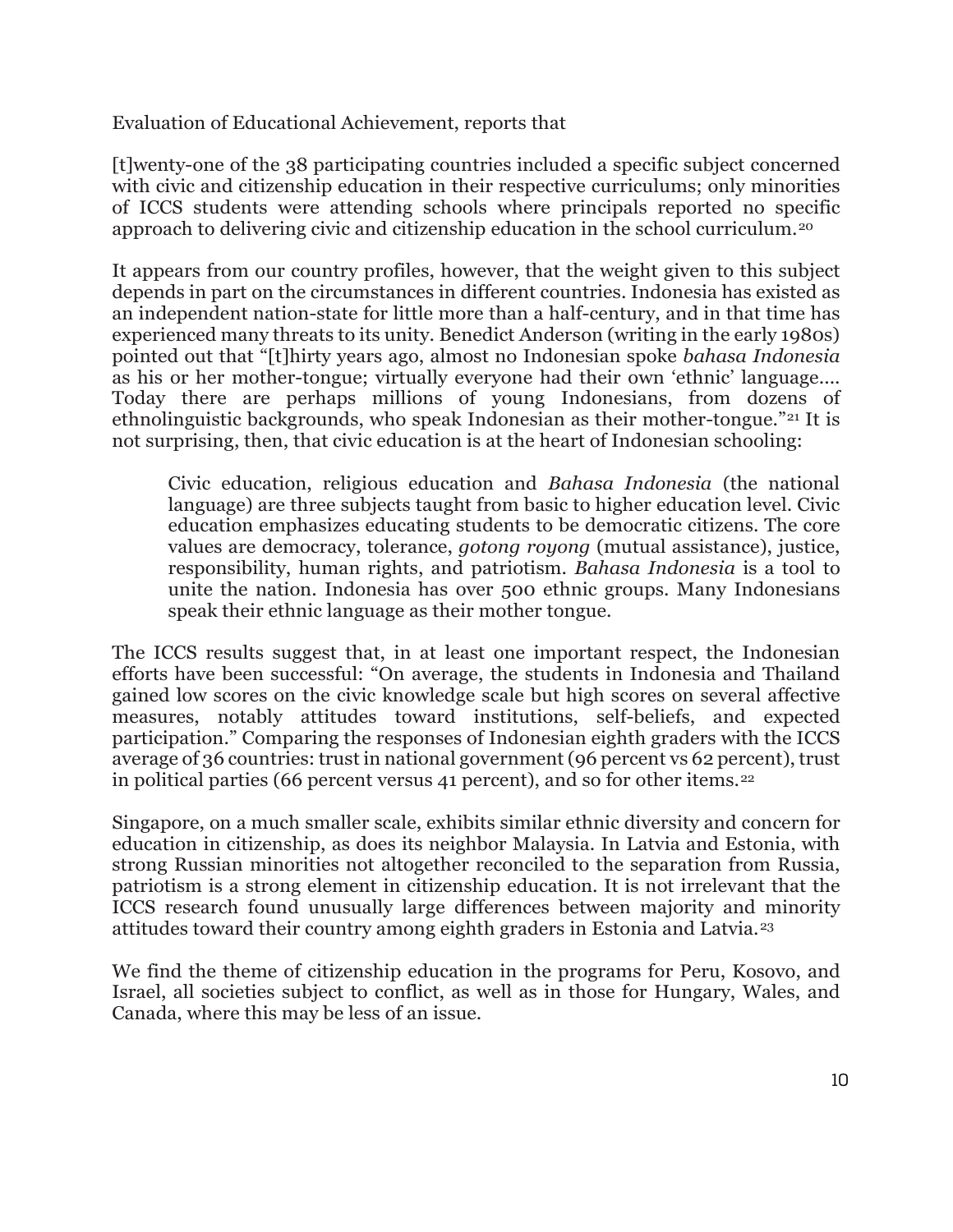Interesting data is available on the effects of civic education on adolescent students in half of our countries (and others that we do not cover) in the ICCS study. Some of the results, indeed, are rather disconcerting, such as the "finding that civic knowledge is a negative predictor of expected active political participation" and the "absence of strong associations between civic knowledge and school factors other than socioeconomic context may disappoint readers who expect schools to influence the civic learning process of adolescents."[24](#page-24-2)

The study offers the tentative conclusion that the desired outcomes in terms of commitment to active citizenship depend more upon the pedagogy employed and the school climate than on the officially-prescribed content: "average perception of openness in classroom discussions still featured as a positive predictor in a number of countries. School principals' perceptions of students' sense of belonging showed some independent effects on civic knowledge in a smaller number of countries."[25](#page-24-3)

As the reader may have noticed, throughout these volumes we have generally discouraged evaluative language, aware that only general conclusions can be drawn from the outcomes of various educational systems, as illustrated brilliantly by West and Woessmann in their essay in volume 4. The results of educational policies and practices cannot be assessed based upon single tests or surveys, but require perspective on long-term effects upon those who were educated and also upon their societies, The authors of the ICCS report "acknowledge that the effects of civic and citizenship education on student engagement can only be truly assessed through longitudinal studies that follow individuals from school through to adult life."<sup>[26](#page-24-4)</sup>

Such a study has in fact been conducted recently in North America by David Sikkink and others, under the auspices of the Cardus Foundation. Two random samples totally nearly three thousand adults aged between 23 and 49 completed an on-line survey about a range of attitudes and activities, and, controlling for the education, religious tradition, religious service attendance, and volunteering habits of the respondents mothers and fathers, these responses were used to gauge the effects of different forms of secondary schooling: public, Catholic, Protestant, independent, and homeschooling. Respondents were asked, for example, whether over the past twelve months they had (1) made political donations, (2) actively campaigned for a political party, or (3) participated in a political protest, march, or demonstration, and more generally whether (4) they had an interest in politics and public affairs. The responses of graduates of the different types of schools varied in ways that were often significant. This data was then correlated with interviews conducted with leaders of different types of schools to assess how these long-term outcomes matched what the schools were seeking to accomplish.<sup>[27](#page-24-5)</sup>

The specific results of the Cardus study are not relevant here (though the reader is encouraged to consult them), but it provides an example of how education for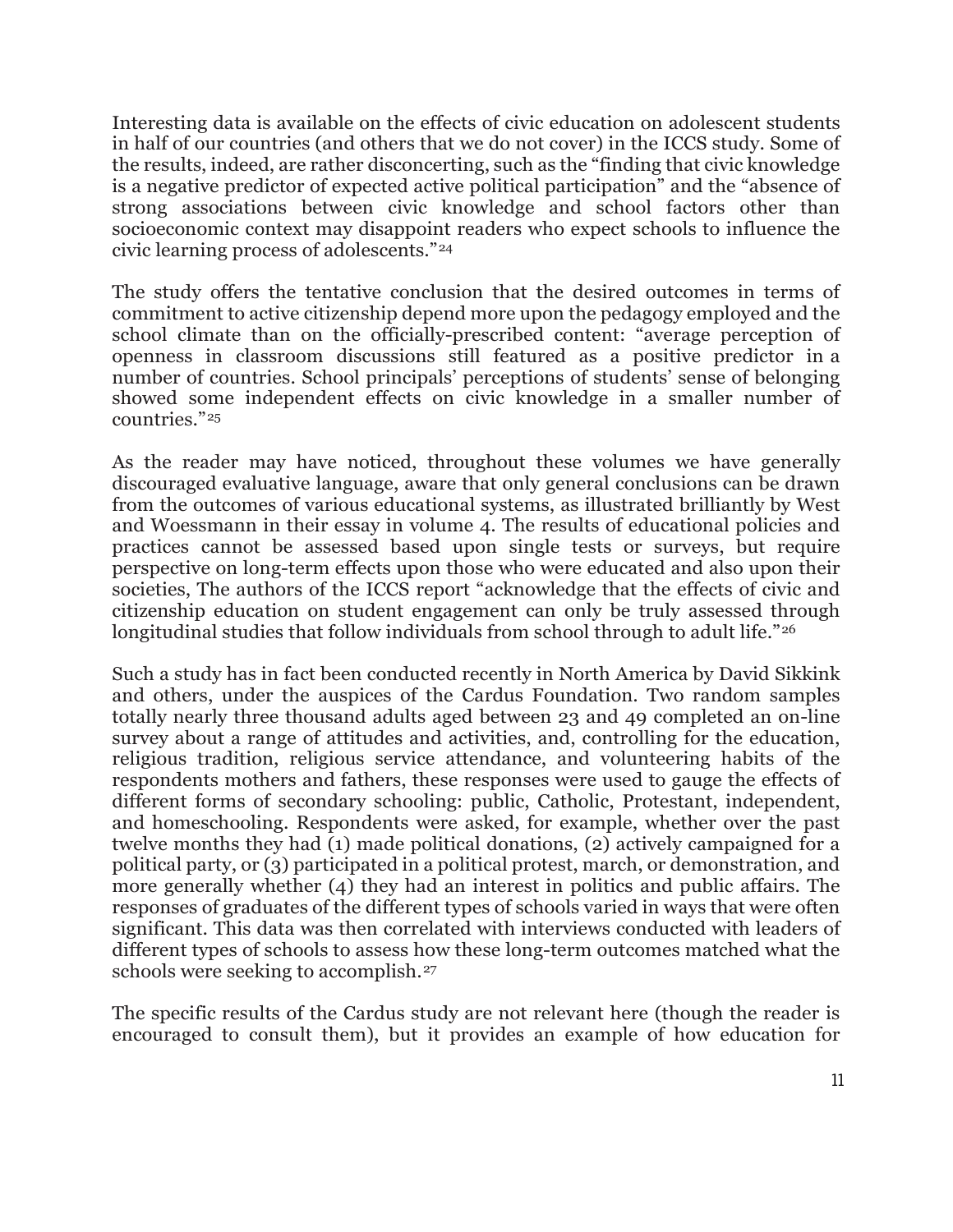citizenship and other personal qualities might be assessed in the long term.

# *Human rights*

A number of countries require that schools give attention to internationallyrecognized human rights in their instruction; see, for example, Uruguay, Peru, South Africa, Israel, New Zealand, Belarus, Sweden, Spain, Slovenia, Malta, and Estonia. In the Czech Republic, "at secondary school considerable attention may be given to topics such as citizenship, European citizenship, globalization, environmentalism and multiculturalism." Malta has unusually extensive curriculum requirements, insisting that "schools should serve as a testing ground for democracy in keeping with the declarations and treaties signed by Malta in the past, and with the constitutional obligations ofthe country.As key institutions within civil society, schools should foster among their students respect for others, and for the right of other people to enjoy freedom, peace, security and the benefits of a society governed by law and order. In a society that is increasingly becoming multi-cultural, the educational system should enable students to develop a sense of respect, co-operation, and solidarity among cultures." Schools in Latvia are expected to foster "the development of a responsible, tolerant and democratic citizen of the state and Europe, as well as instilling the opinion that human life is the highest value."

Countries that articulate such standards are not necessarily those in which human rights are most consistently respected, and it is interesting to compare this emphasis with the ICCS survey results, which finds that eighth graders in the Czech Republic, Latvia, and Malta were considerably less likely than the average to express support for equal rights for ethnic and racial groups.<sup>[28](#page-24-6)</sup>

## *Denominational religious education*

In a few countries, instruction is provided in a single religious tradition as part of the regular curriculum: Islam in Saudi Arabia and Jordan, Orthodox Christianity in Greece and Romania, Catholicism in Italy, Poland, and Ireland (with an option for excusal on grounds of conscience). In Austria, religious instruction is compulsory in the religion of the family, and optional if there is none. In Ireland, teachers are expected to "constantly inculcate" Catholic values in all areas of the curriculum, except in the few schools with a Protestant or other character.In Poland the religious education curriculum is developed by the central government in consultation with Catholic authorities, and the teachers are mostly priests. Taking secular ethics instead is theoretically possible but rare, as is religious education in Lutheran and other traditions. "The parents who request classes of ethics for their children struggle with various difficulties: there is not a sufficient number of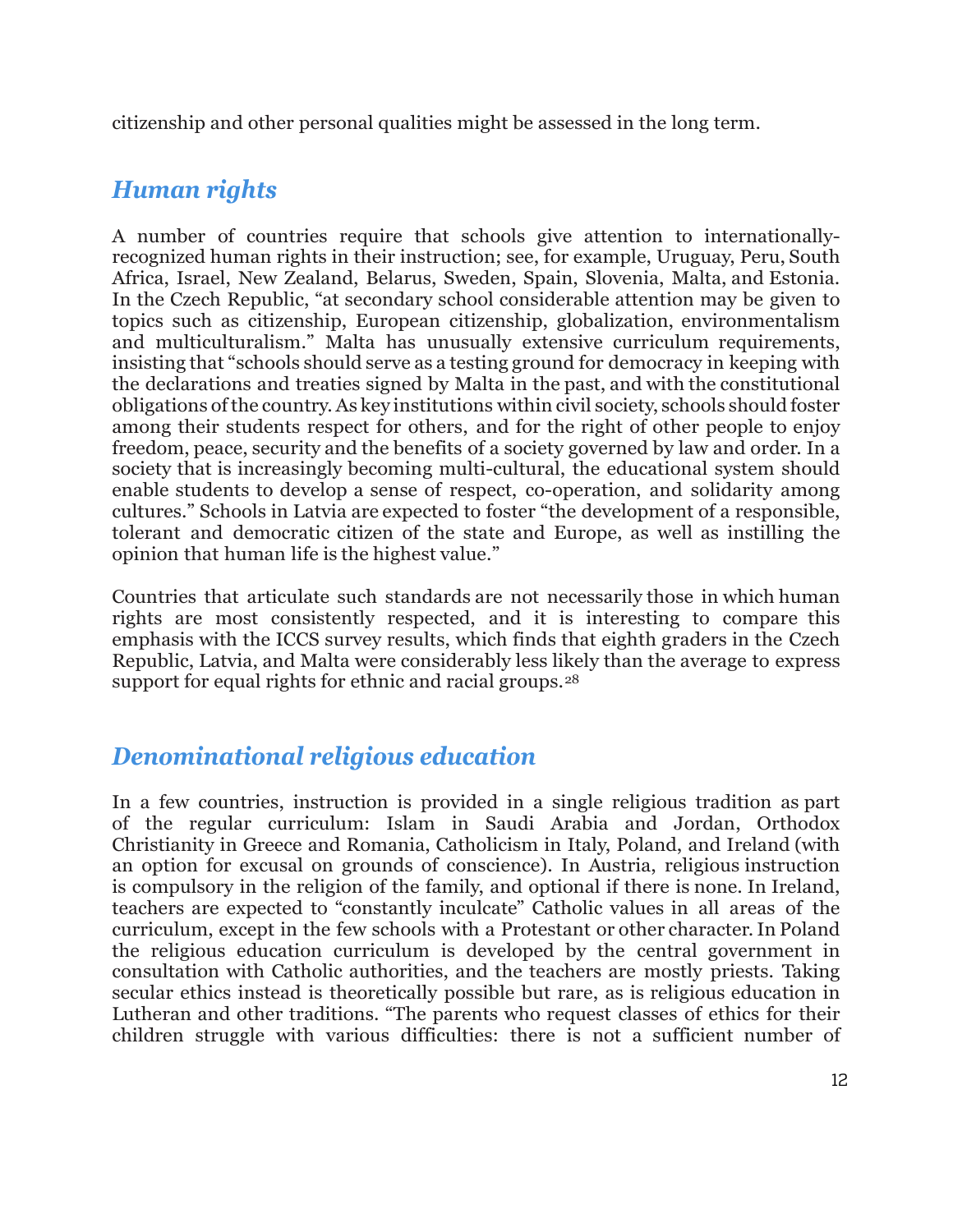prepared teachers–priests do not want to teach ethics, nor do the parents want them to do so, there are no textbooks, children wanting to attend ethics are perceived as 'different'."

Commonly, students and their families are given a choice between instruction in a religious tradition (sometimes more than one) and a secular course on ethics, as in Belgium, Lithuania, Luxembourg, Malaysia, Germany, and other countries. Each student in Indonesia, "is entitled to receive religious education in accordance with his/her religion, imparted by an educator who has the same religion," though of course as in other countries there are practical limitations In New Zealand, "some state schools . . . have optional religious teaching from which parents can withdraw their children." The option to teach religion has been reintroduced into schools in the Czech Republic as well. The arrangements differ somewhat, and the reader is encouraged to consult the individual country profiles.

Religious education in Finnish schools is a compulsory core subject, provided on a denominational basis with Lutheranism as the default option, but by all reports offered in a quite undoctrinal form. As a result,

religious education or ethics is not necessarily the most controversial subject, as diverse religious communities officially registered under Finnish jurisdiction can have their own specific curricula in religious education. Instead, some other core subjects may be difficult to accept for parents with strong religious convictions. As examples can be mentioned: health education (incl. sex education); physical education (incl. swimming and dance, dress requirements, communal shower after classes); music (incl. religious, heavy, rock, metal) and art (incl. representational art). Likewise, for creationists from any religious group it may be difficult to accept that evolution theory rules in biology and geography classes.

The assumption is that everyone belongs to a religious group unless declaring otherwise, in which case a non-theistic ethics course is provided.

In Portugal, the Constitutional Court decisions have found that teaching Catholic beliefs in public schools is consistent with the Constitution. The decisive argument adopted by the Constitutional Court was that non-Catholic parents were free to choose another discipline within the school curricula. It was also declared that elementary state school teachers may be held responsible for the teaching of the Catholic religion, though this may be replaced with the teaching of another religion or another form of Christianity. There are, however, no reports of the existence of such cases.

Other countries have provisions that religious instruction in a particular tradition will be offered in response to parental demand within school hours (Indonesia, Estonia,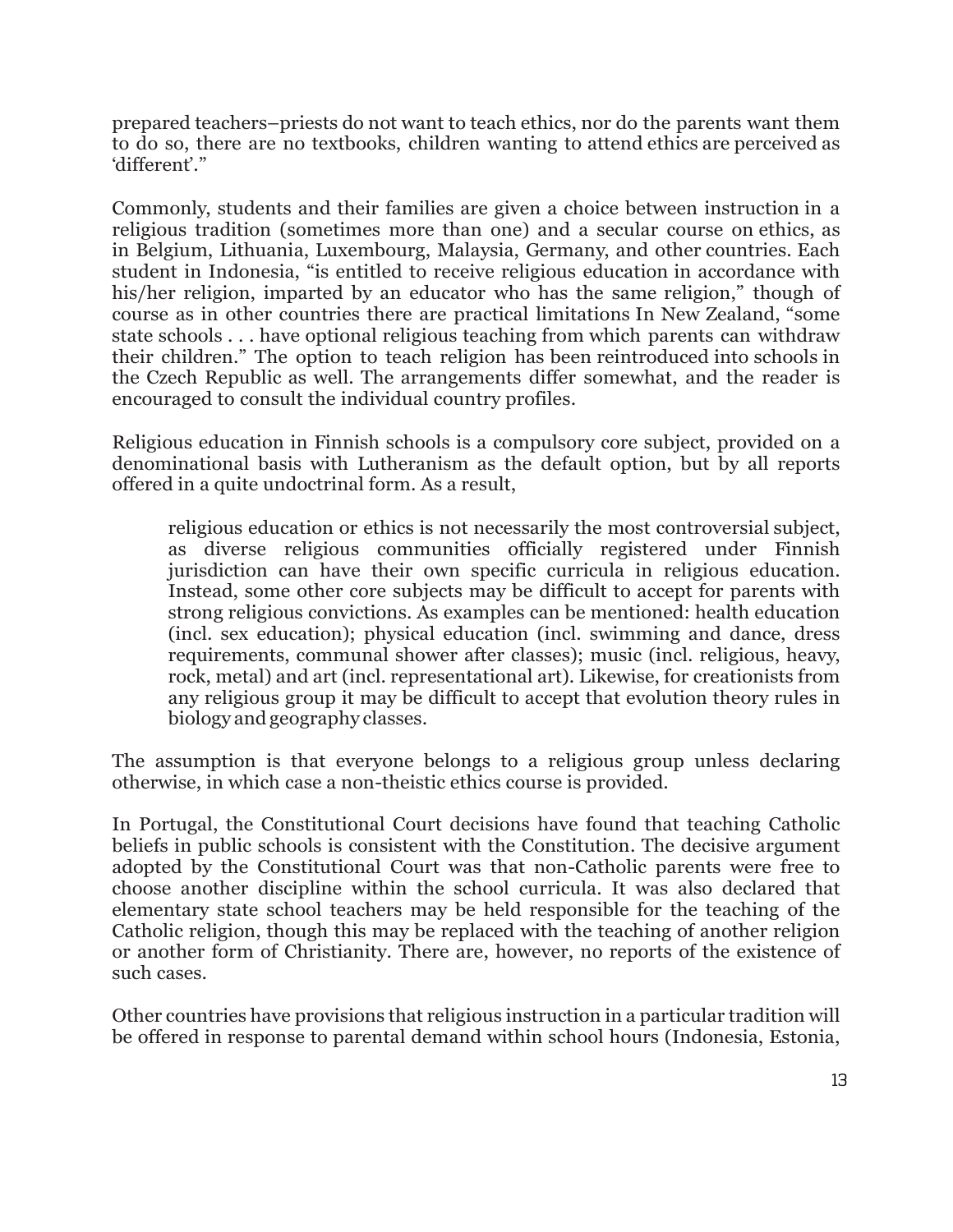Brazil) or after regular school hours (Ukraine, Russia). Commonly, this is simply part of the curriculum, as in Latvia, where the "state standard for basic education stipulates that in grades 1- 3 children study ethics or the basics of Christian faith, subject to parents' choice. It is obvious that the subject standard of 'Basics of Christian Faith' contains references to Christian values; the aim of this subject is to gain knowledge and understanding of the order of the world created by the God, the genesis of the world and man as the labour of God, etc."

## *Teaching about religion*

Other countries place an emphasis on teaching about religion in a manner intended to convey information rather than to promote belief (or disbelief). Perhaps the most interesting is England, and it is worth quoting extensively from the country report:

in the case of . . . schools which have not been designated as being of a religious character, religious education is given in accordance with an 'agreed syllabus' for the area drawn up by a local conference of representatives, including faith groups and the local authority. The agreed syllabus is also used in those foundation and voluntary controlled schools which are designated as faith schools, though parents may opt for religious education in accordance with the school's trust deed. The drawing up of agreed syllabuses by conferences comprising local representatives is clearly designed to accommodate diversity and distinctiveness, but the Thatcher Conservative government included within the Education Reform Act 1988 a provision of considerable controversy designed to guarantee an element of centrality for Christianity, as a gesture towards some who were troubled by trends towards multi-faith approaches to religious education. This provided that 'every agreed syllabus shall reflect the fact that the religious traditions in Great Britain are in the main Christian whilst taking account of the teaching and practices of the other principal religions represented in Great Britain.' . . . It should be noted that parents have an absolute right to withdraw their children from religious education, and are under no obligation to give any reason for this. This applies even in designated faith schools: indeed, such schools are encouraged by the government to admit pupils of other faiths or of none, and therefore the right of withdrawal from religious education may have a particular significance in such schools. The right here is vested in the parent and not in the child . . .

Collective worship is also a legal requirement in all maintained schools, though there is widespread evidence of only partial compliance. In the case of community schools and foundation schools which are not designated as faith schools, the collective worship is required to be 'wholly or mainly of a broadly Christian character.' . . . Importantly, this requirement may be modified in the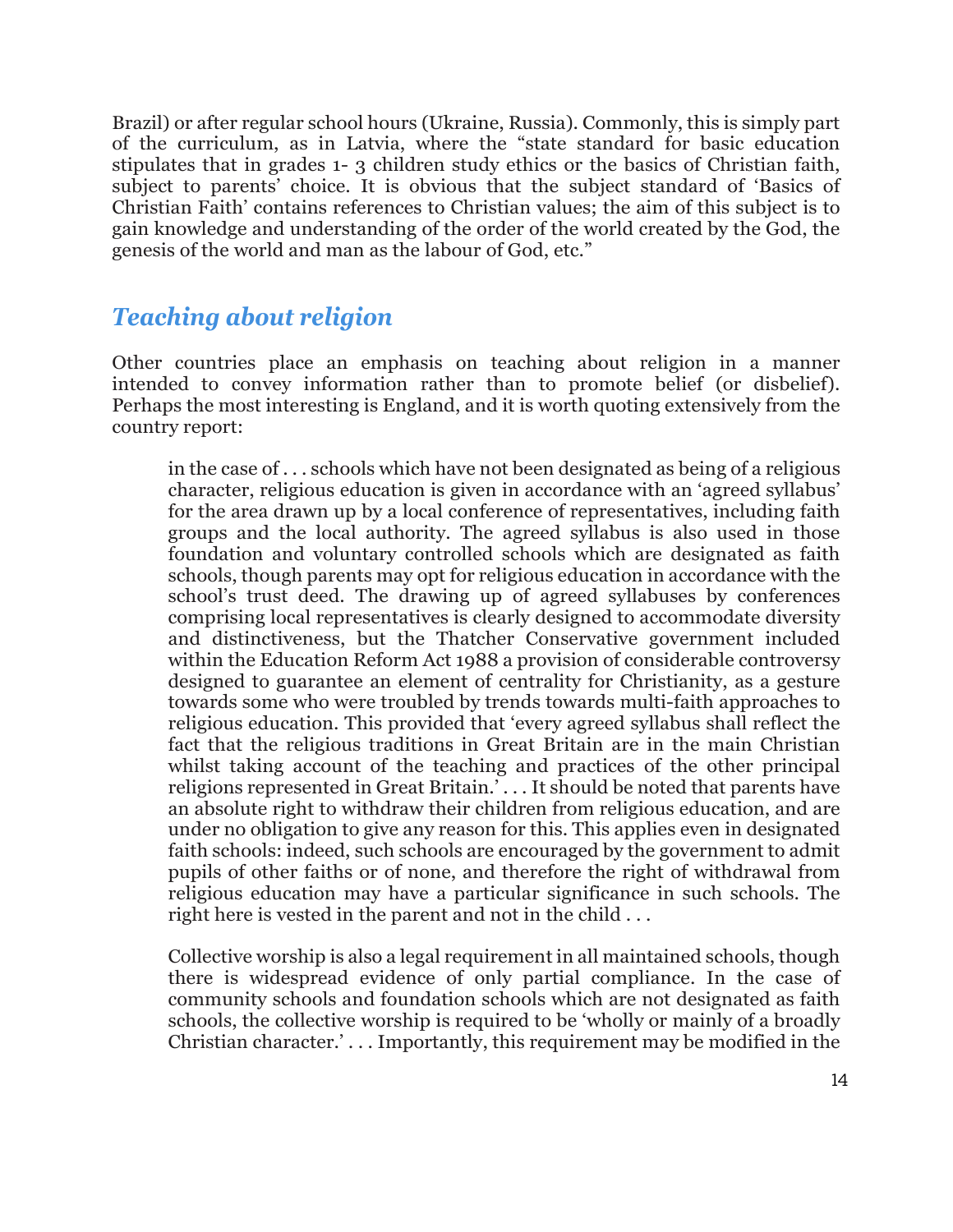light of the family backgrounds of the pupils. . . . As with religious education, parents have a right of withdrawal, but in relation to collective worship this applies only up to the sixth form. Sixth form pupils themselves have an absolute right to withdraw from collective worship. In practice, the exercise of the right of withdrawal is exceptional, and the nature and content of the collective act of worship, if carried out at all, is highly variable.

Thus the "agreed syllabus" is the product at the local level of discussion among representatives of the different faith communities, which seems a better solution than a curriculum about world religions developed by government officials or textbook authors. On the other hand, it could fall short of giving students a comprehensive view of religious traditions not represented locally, a problem also with Finland and other countries that tailor religious education to the religious traditions of students. In addition, families with strong religious convictions may not be satisfied with such a comparative approach. It was reported, in the late 1980s, that "Muslims share with many other communities, including many Christians, a good deal of hesitation over apparent implications of the new concepts. They seem to imply that all religions are equally open to questioning, that the absolute of the deity is actually only relative. The approach seems subversive of traditional religious teaching authority."<sup>[29](#page-24-7)</sup>

In Colombia, the Constitutional Court ruled in 1994 that pupils were free to choose the religious education of their preference or refuse. A national decree in 2006, however, introduced further regulations in this matter, and established religious education as mandatory for all pupils, to be evaluated like any other academic subject. Religious education addressed in this decree is not bound to any particular set of beliefs.

Although Indonesia is a predominantly-Muslim nation (indeed, with more Muslims than any other), it is official policy to promote a general respect for religion. The Constitution provides that the "government organizes and implements a national education system, to be regulated by law, that aims at enhancing religious and pious feelings as well as moral excellence with a view to upgrading national life." Thus, it is against the law to teach atheism.

In Russia, in addition to optional classes, there has been some effort to strengthen the role of Russian Orthodoxy as a source of national unity and ethical grounding, with an experimental subject called Russian Orthodox Culture.

In light of the common practice of providing instruction in a particular religious tradition in state-operated schools, it is interesting to note the results of the ICCS survey on the religious attitudes and practices of eighth graders in the various countries. As with citizenship education, the results are not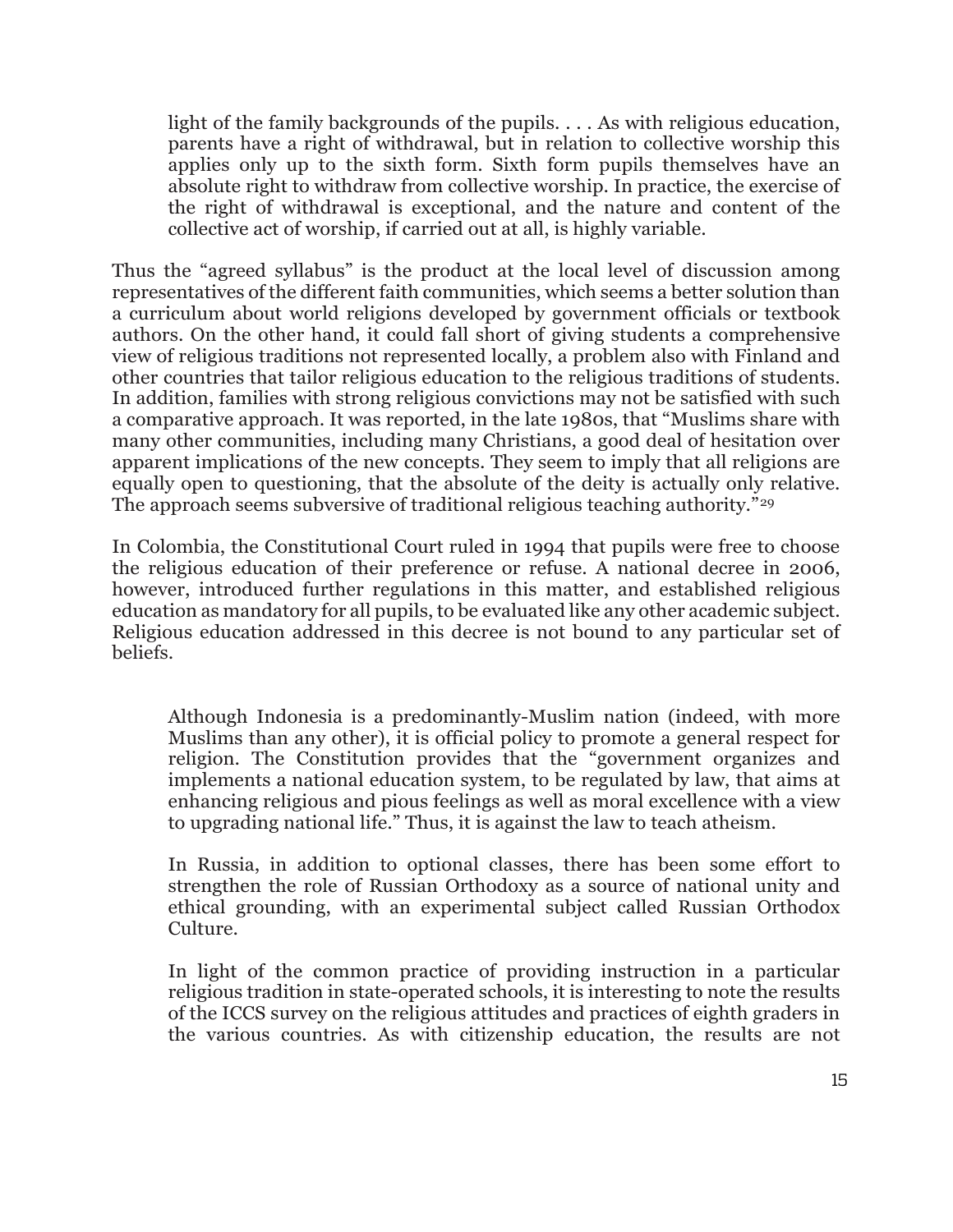encouraging for those who advocate for such instruction, although they vary widely among countries with very similar policies.

In Austria, for example, 96 percent of the eighth graders reported that they belonged to a religion, and 42 percent that they had attended services within the past month, contrasted with 64 percent and 12 percent in Belgium or 56 and 24 percent in England. The Czech Republic was the most secularized, with only 25 percent claiming a religious identity and eight percent having attended services, while in Poland 97 percent had a religious identity and 73 percent had attended services.[30](#page-24-8) Although the United States is not included in this ICCS survey, it is common knowledge that its rate of religious identification and practice is much higher than in Western Europe, while there is no religious education, even on a voluntary basis, during or after school hours in American public schools, and very little teaching about religion in other subjects.[31](#page-24-9) As with citizenship education, it may be that religious education *as a subject* is less effective than many hope (or fear). The experience in England suggests that "Religious education . . . is seen to encourage a secular and aridly skeptical view of life and to devalue all faiths other than that of secular humanism."[32](#page-24-10)

At the same time, there is ample evidence from both Western European and North American research, that schools with a religious *character* may have a profoundly positive effect on academic and character growth as well as on faith development. Once again, it is well to focus on what a school *does*, rather than on a prescribed curriculum.

The final comment in the profile of the Czech Republic, arguably the most secularized country in the world, is interesting in this regard: "In many cases, alternative and church schools have thus become a solution for families who do not believe that the common school can fulfill social and supreme human values in a world full of risk factors such as violence and intolerance."

# *Religious neutrality*

A number of countries make a point of the religious (and, often, the political) neutrality of public schools. France is perhaps the most insistent, and this has led to conflict over whether students have a freedom-of-conscience right of religious expression, particularly with respect to what they wear. Religious neutrality is also the officialpolicyinGeorgia,Hungary,India,Chile,Sweden,Slovenia,Colombia, and other countries, though consult the individual country profiles for the details, which in some cases have striking inconsistencies.

The Philippines requires the public school system to teach the subject, Good Manners and Right Conduct, now generally called Values Education. At the secondary (grades 7-10) "in the current school curriculum, the teaching of values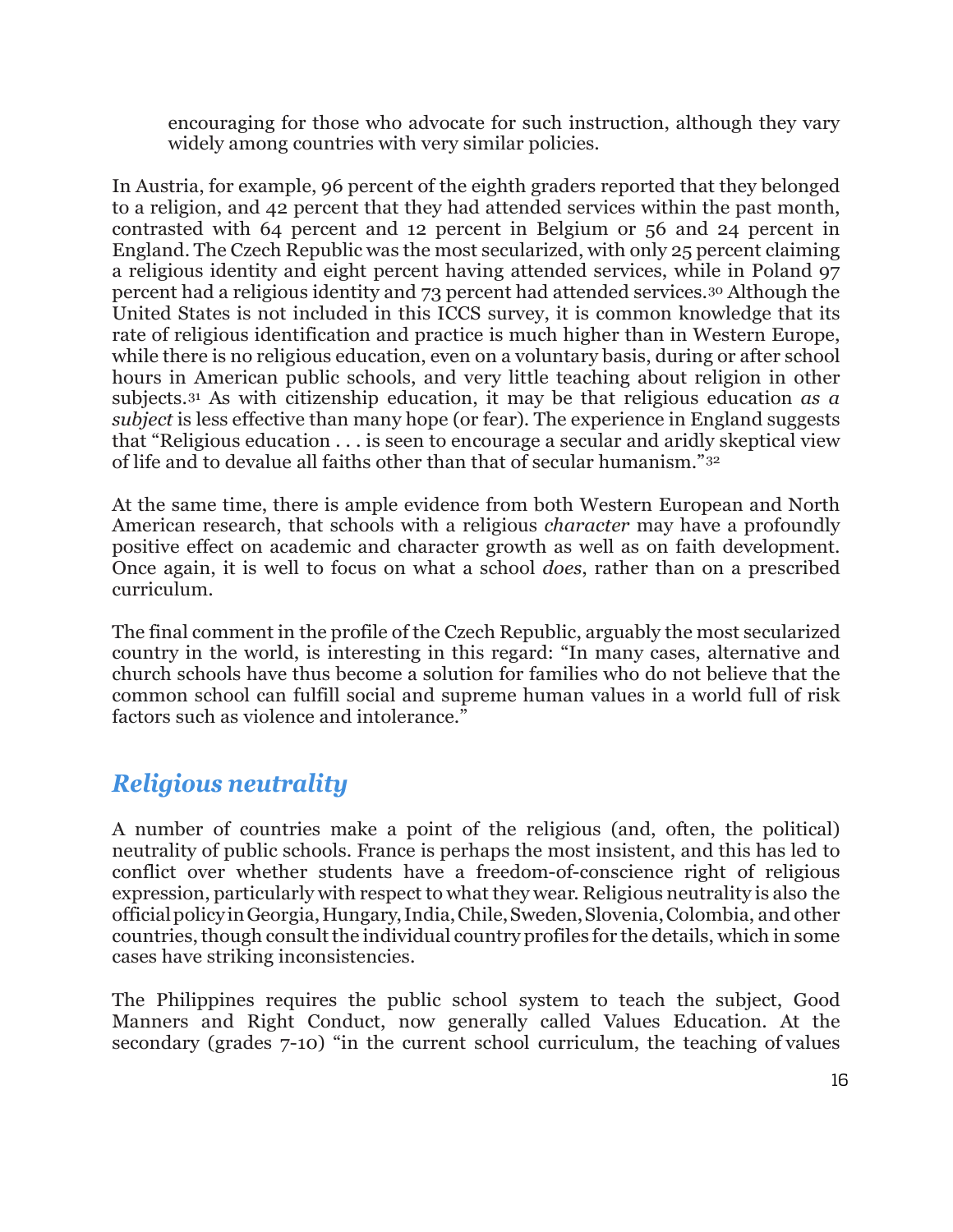is embedded in the subject, *Makabayan*, where values are integrated in areas such as social studies, art education, music and physical education. Values integration is also encouraged in other subjects, namely, Science, Mathematics, English and Filipino, wherever appropriate." Along the same lines, the Australian government, concerned "to address what it saw as a values vacuum in public school education issued in the Schools Values Poster designed to articulate a list of 'Australian values'."[33](#page-24-11)

Korea is an interesting case, and demonstrates how the freedom of schools established to teach from a specific religious perspective can be radically limited if they come to serve a public that does not share that perspective.

Although instruction in a specific religion is prohibited in public schools, general or comparative religious instruction is permitted. At present, religious instruction is a very contentious issue in Korean education. . . . Unlike the teaching of religious values in public schools, religious instruction at nonpublic schools is not controversial; indeed, it was critical to the authorization of the Revised Private School Act, . . . which allows for denominational private schools to implement mandatory religious education. Because students are often assigned to private schools by lottery, however, those in favor of religious neutrality contend that teaching particular religious values impinges upon students'freedom of religion.In this respect, one can say that private schools are private but not independently functioning. On the other hand, denominational schools claim that, as private schools, they should have greater autonomy and that they should be able to fulfill their purpose and mission, even if these are in conflict with the religious neutrality principal. Generally speaking, the Revised Private School Act does not allow for the active promotion of religious values at private schools, although the issue is currently being debated. Given this, it is accurate to say that religious education at private schools is provided in a very limited fashion. These schools do not have any discretion in choosing their students. This implies that there are some limitations when it comes to the abilities of private schools to provide appropriate religious instruction for students who are assigned by lottery. Therefore, there exist two possibilities for religious education in private schools. One is to teach general and comparative knowledge about various religions rather than directly professing a particular religion. The other is to establish alternative schools or independent private high schools for the teaching of particular religious values, as these schools can discriminate as to whom they admit and are therefore comparatively free to profess religious values without impinging upon student rights. At this stage, no denominational schools have been designated as independent private high schools, although some alternative schools based on specific denominations do exist.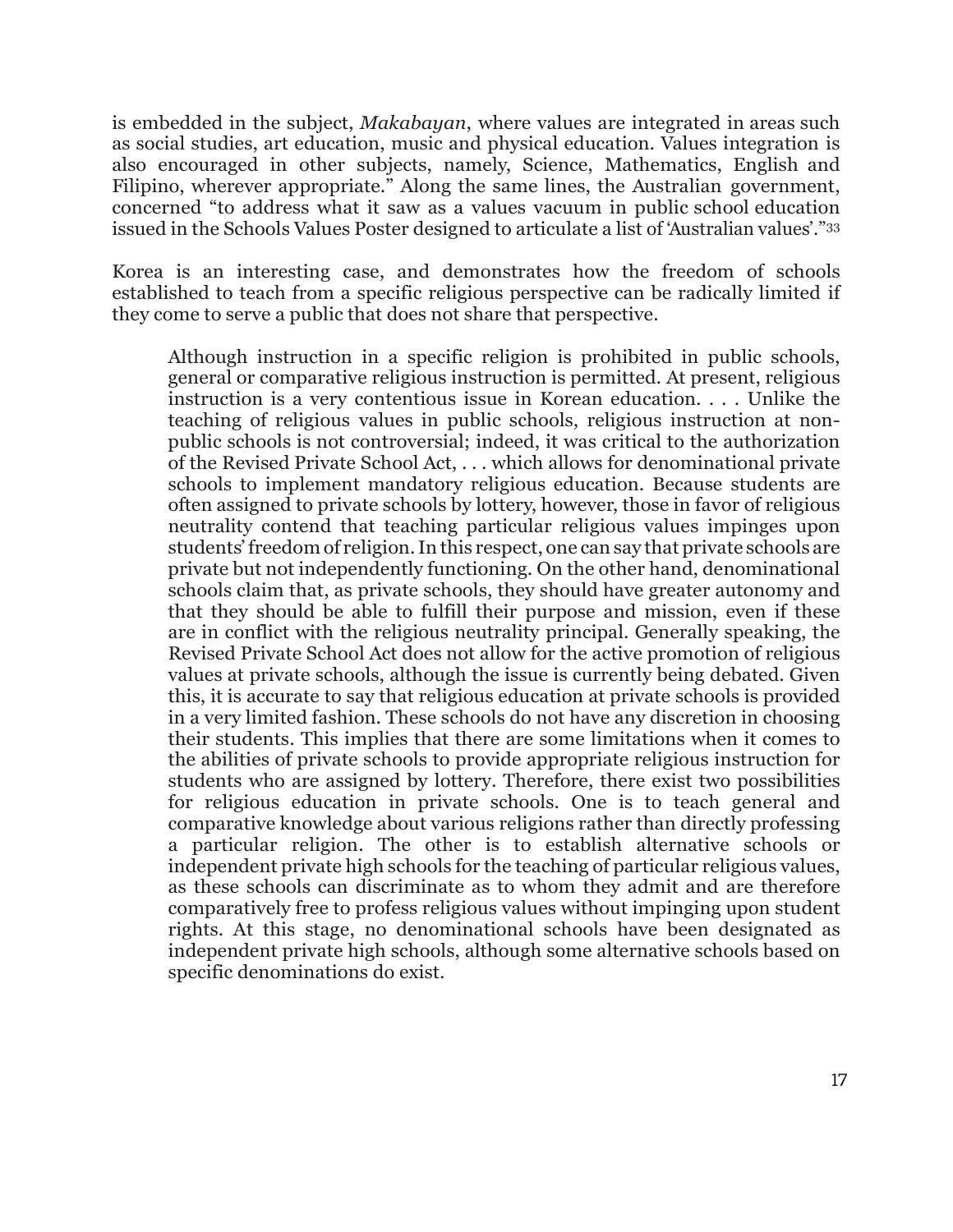# *Forbidden teaching*

As noted above, it is forbidden to teach atheism (of communism) in Indonesian schools, in large part because of the costly internal conflict with a communist insurgency in the 1960s, in which an estimated half million people were killed.

The Netherlands, otherwise the model of educational freedom, "while nongovernment schools are free to determine their teaching methods and to choose the textbooks that best support their distinctive character, they would be considered to offend against public order if they chose books that called for overthrowing the government or encouraged unlawful behavior." Schools in Alberta (Canada), another of the jurisdictions most committed to educational diversity and choice, "must not promote or foster doctrines of racial or ethnic superiority or persecution, religious intolerance or persecution, social change through violent action or disobedience of laws." It may be that it is precisely the strong commitment to educational diversity in these cases that has made it necessary to indicate what its limits must be, in a way that would not be necessary in a more uniform system.

## *Political indoctrination*

It is not always clear how to make the distinction between citizenship education and political indoctrination; indeed, the difference may largely be in the eye of the beholder. The chapter on Belarus reports that

the main components of teaching of values comprise... civic and patriotic education, ideological education, aimed at developing students' knowledge of the ideology practiced by the Belarusian State.... The educational system in Belarus is extremely centralized and is characterised by strict administrative and ideological control by the state. School is also seen as one of the most important propaganda venues. Non-state actors in education (private schools, independent universities, educational NGOs, business education) are comparatively small in number, and are not influential. Academic freedom is not a given thing in Belarus and it comes as no surprise that the recent years have witnessed the return to classrooms of such activity as 'political information' (a feature of the Soviet-time school) used primarily to 'brainwash' students and 'enlighten' them on the 'positive' developments in the Belarusian state.

Similarly, developing a commitment to communism is a primary obligation of schools in China, though the experience in Eastern Europe suggests that this may lead to cynicism rather than to wholehearted engagement.[34](#page-24-12)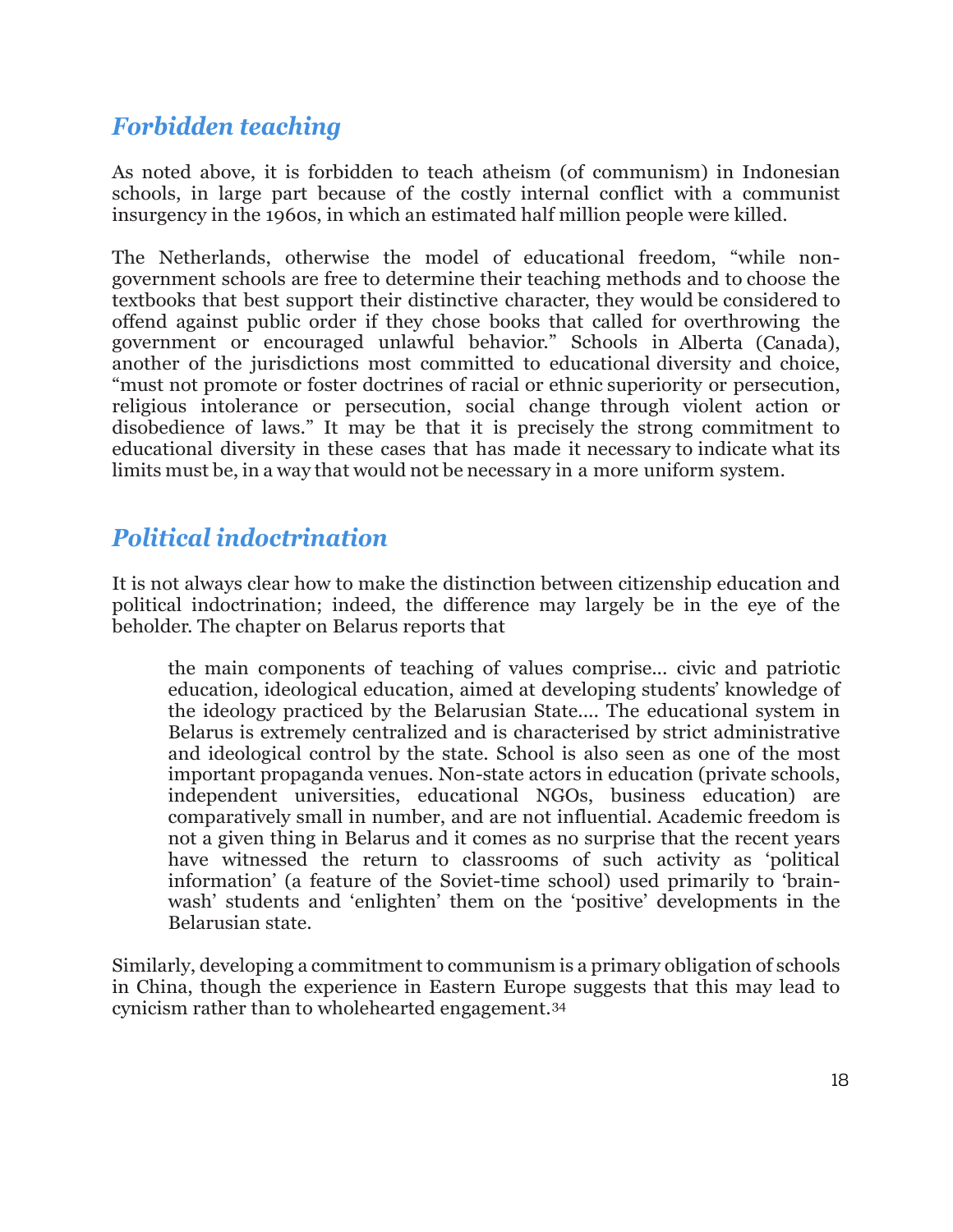## *Schools able to promote distinctive values*

At the opposite extreme from state indoctrination are policies that encourage schools – especially non-state schools – to develop educational programs based upon distinctive values. Each of the country profiles seeks to define the margin that exists for autonomous schools under varied sponsorship, and there is no reason to repeat that analysis here. A particularly thoughtful discussion is that about Hungary, deserving extensive citation:

Research has . . . shown that although the central element of the public sector's ideology is value neutrality, different sectors of the school system convey different values to their circles of users. Surveys reveal that public and denominational school users hold significantly different views on educational values at home and at school. An important measure of educational values is the relationship of the individual to the community. Pupils in the denominational sector more often identify themselves as part of a community, while public sector pupils value individual freedom more than solidarity with the community. Among the values schools are supposed to teach, church school users give highest priority to the importance of teaching honesty, morals, cooperation and the protection of the environment, and they cite the loving treatment that prevails in the school as paramount

Socialist education looked upon teachers, beyond their role of instructoreducator, as the mouthpieces of the one and only ideology. This contrasts with the liberal view that teachers are neutral and unbiased experts and organizers of information. Meanwhile, a lot of research has proved that in our Hungary, a country still struggling with the political change, one of the most important keys to schools achievement is the security of norms. Not only is the concept of the value-neutral teacher not present in denominational institutions, the provision of education in such institutions is rooted in the idea that all agents in the schools and surrounding the schools hold the same values. This is evident in parent-teacher relationships and among teaching staff. Not surprisingly, teaching staff show a much more uniform attitude in denominational as opposed to public schools, especially with respect to norms of behaviour at school, studying, communication with partners at school, and norms of teacher behaviour.

As for the intersectoral comparison of pupil-teacher relationships, our information from pupils reveals clearly that in denominational schools and some private schools that employ alternative pedagogies, one of the most remarkable features of teachers' pedagogical practice is the more varied nature of keeping in contact with the pupils. Public and non-public schools differ even in the opinions of their respective users about the teaching profession. A larger number of denominational school users consider that a value-oriented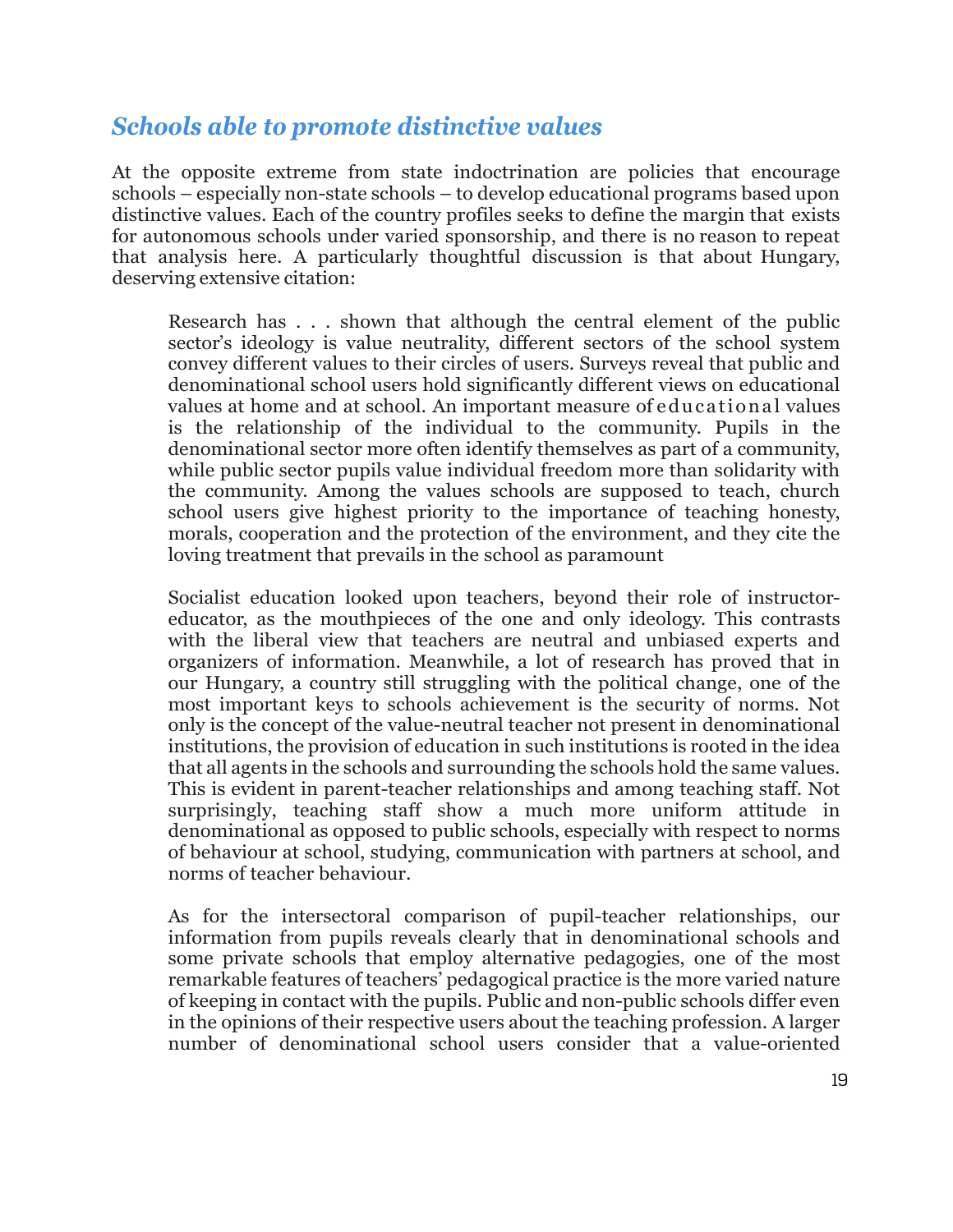upbringing requires expertise; they are satisfied with teachers and do not tend to blame them for pupils' failures. This same population also tends to believe that teachers in Hungary deserve to be better paid. In contrast to the publicsector, where the role of the teacher can be described as limited, in denominational schools a much greater appreciation for teacher work is evident.

While this is one researcher's assessment and may over-state the advantage enjoyed by those schools that are able to cultivate their distinctive character in the manifold details of school life, it seems consistent with the in-depth research in other countries. Of course, an autonomous school can be uniquely bad as well as uniquely good, as the American experience with charter schools demonstrates. West and Woessmann's essay in volume 4 points out convincingly that school autonomy should be balanced and disciplined by with strong external accountability to produce the best results.

## *Conflict over the content of values education*

Our first example is Spain, where this controversy is very recent history. During the period 2006-2011, under the Socialist government, there was a nationwide controversy over moral education in schools. The government included in the official curriculum for elementary and secondary schools a new required subject, "Education for Citizenship and Human Rights" (*Educación para la Ciudadanía y los Derechos Humanos*). The content of this subject aroused alarm, especially in Catholic schools, on the part of those who considered that the State was interjecting itself into the moral education of pupils, the responsibility of parents according to article 27 of the Constitution and a fundamental aspect of educational freedom. A fierce debate ensued about the presumed intention of the new subject to indoctrinate pupils into a "politically-correct" position on lifestyle issues like gay marriage and abortion, thus imposing upon the Spanish people a whole vision of the world in such aspects as the nature of humanity, the family, sexuality, or life itself. This material began to be taught during the school year 2007-2008 in several regions, and in Andalucia some parents brought suit before the Tribunal Superior de Justicia, charging that the subject "wounded their rights of free choice, education, and religion." There were protests across the country, with 55,000 families joining in. Demonstrations took place against what some considered an invasion of their freedom on the part of the public authorities. The Tribunal Supremo ruled, in January 2009, that the examples presented did not support an objection of conscience, while leaving the door open for parents to object to the manuals implementing the subject or to the form which it took in a particular school. It specified also that neither the educational authorities nor teachers might impose upon pupils moral or ethical criteria that are the subject of discussion in society. The content of the subject must be focused on education in constitutional principles and values.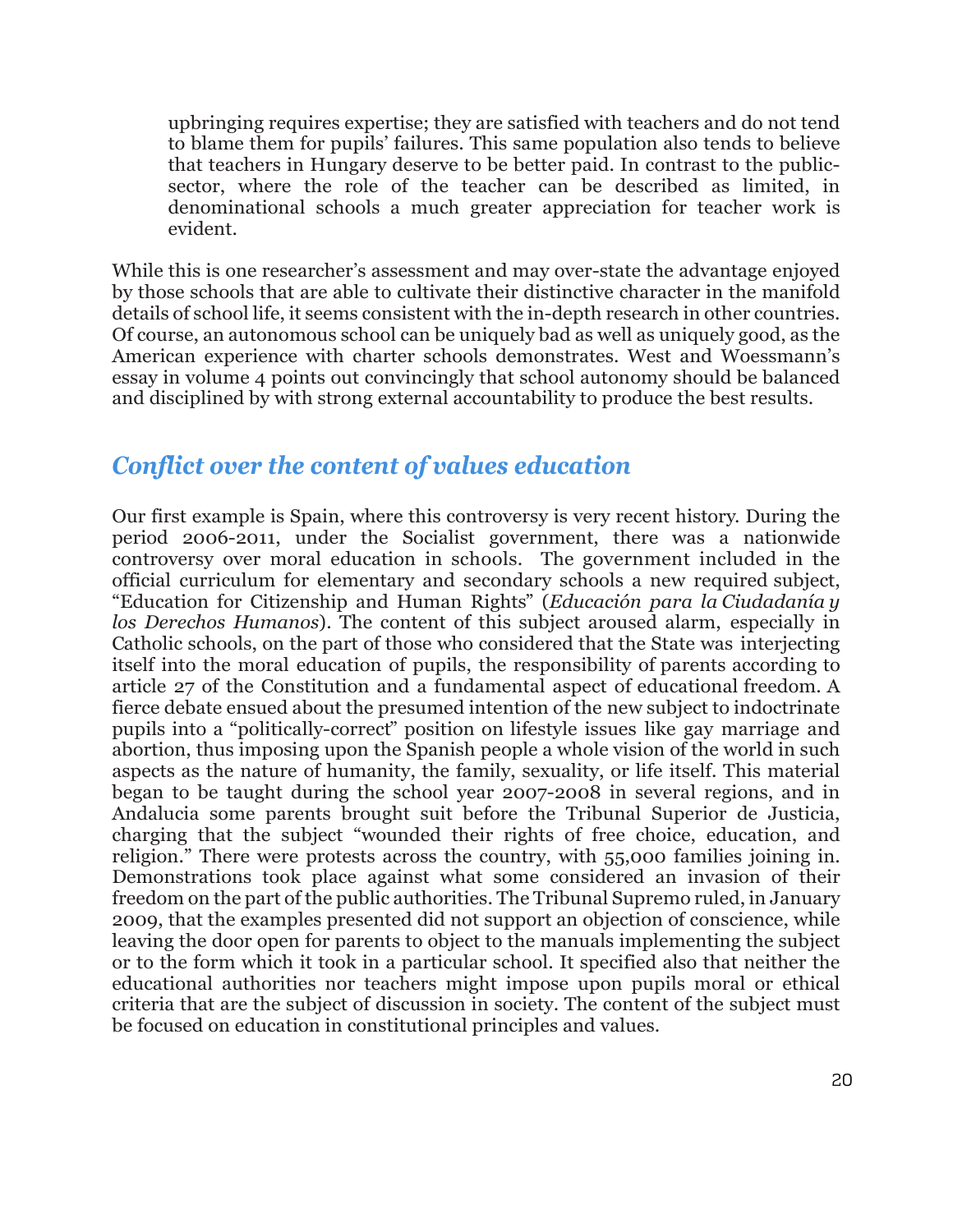There was also the serious problem that this involved a subject which is graded and in which the "correct" answers could be in conflict with the principles and beliefs of pupils and their families. With the change of government at the end of 2011, the new Minister of Education announced that the subject "Education for Citizenship and Human Rights" would be replaced by another called "Civic and Constitutional Education" which—he affirmed—would be "free from controversial questions and ideological indoctrination."

A second example, from two decades ago, is the controversy over "outcome-based education" (OBE) in the United States, a controversy which did serious damage to the effort to shift the focus of accountability from the process to the results of schooling. Pennsylvania was the first battleground over OBE; in March 1992 the Pennsylvania Board of Education issued a list of more than 500 proposed outcomes in 51 categories, intended to replace course credits as the basis for high school graduation. Many of the outcomes were unexceptional, but critics zeroed in on those that seemed to go beyond what could be measured or that government should seek to prescribe, such as that "all students understand and appreciate their worth as unique and capable individuals and exhibit self-esteem" and that students "should act through a desire to succeed rather than a fear of failure while recognizing that failure is part of everyone's experience."[35](#page-24-13) Desirable as it might be for every student to have such attitudes, it is difficult to see how they could be made the basis for educational standards or measured in an objective and reliable way.

Opponents of OBE were not opposed to high standards or to accountability for results, but they wanted to know who would set the standards and what they would seek to measure. They pointed to the work of William Spady, director of the High Success Network, an organization that provided services to school districts in designing "transformational outcome-based education" to change the attitudes and values of students in order, supposedly, to create a more just and tolerant generation than that of their parents.[36](#page-24-14)

While much of the anti-OBE rhetoric insisted that values are the exclusive concern of parents, in fact most parents want the school their children attend to make the development of character an important part of their mission. That does not mean that parents want government to dictate what forms that will take. Parents tend to make a distinction between their children's school, even though it may be government-operated, and government itself. They want to trust the school – it would be hard to send their children off each morning if they did not – but that trust does not generally extend to the educational system of which it is a part. "New social movements of identity and lifestyle" have found it all too easy to influence centralized decision-making into adopting their agendas for education.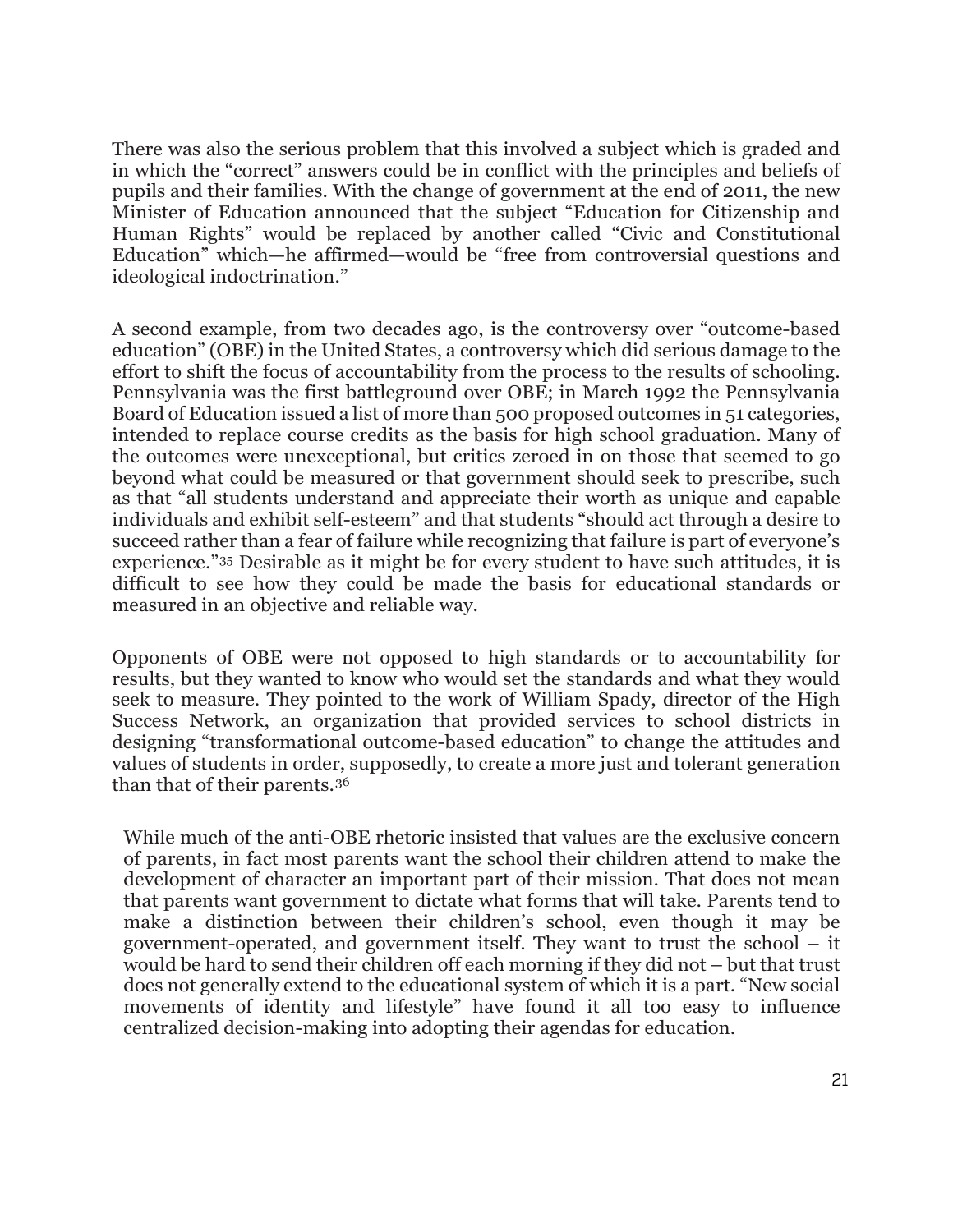Paradoxically, the ability of school staff to form coherent communities expressing a shared understanding of education for life may be limited by efforts of government to require that they take on such agendas. It remains to be see whether education officials can resist the temptation to set standards in such a form that they inhibit the distinctiveness which is a natural result of collaboration to shape the life of an individual school. Clear but limited outcome standards are what is needed.[37](#page-24-15)

More recent conflicts in the United States have been between religiouslyconservative parents and local school authorities over programs about sexuality which seemed to call into question traditional mores and religious convictions. Conflicts are reported in Canada and in Finland as well.

#### *Conclusion*

As we have seen, most countries included in our survey prescribe some form of education for citizenship, whether conceived in political or in behavioral terms, or both, and most also make provisions for education in particular religious traditions; education about religious beliefs and customs is also often included in the curriculum in history and social studies. We have also seen that there are reasons to question whether curriculum content in either of these areas has a major effect upon beliefs and practices, though certainly such knowledge is an essential part of an adequate education. More significant, we have suggested, are the actual practices of schools. As political scientist Amy Gutman has pointed out,

[e]ffective education, which includes civic education cannot be pursued primarily through mechanisms of control, whether market or public control. To educate students effectively for citizenship, a democratic society needs to offer better choices, not only more choices, among less bureaucratic schools.[38](#page-24-16)

To put it in more concrete terms, children and youth learn to be responsible citizens (as Aristotle pointed out), not so much through the content of what they are taught as through the example of those they admire. Teachers who exemplify a dynamic balance of principled autonomy and loyalty to shared norms and purposes help their pupils to develop the same qualities. Nothing could be more important for educational policy than to encourage schools that allow their staff to exercise their professional judgment while aligning their efforts with those of their colleagues in service to a common mission, a mission based upon a shared understanding of the requirements of human flourishing. Whether this understanding has a secular or a religious basis is perhaps less important than that it be able to gain the trust of the families whose children are shaped by the school. Schools, and teachers, subjected to the prescriptions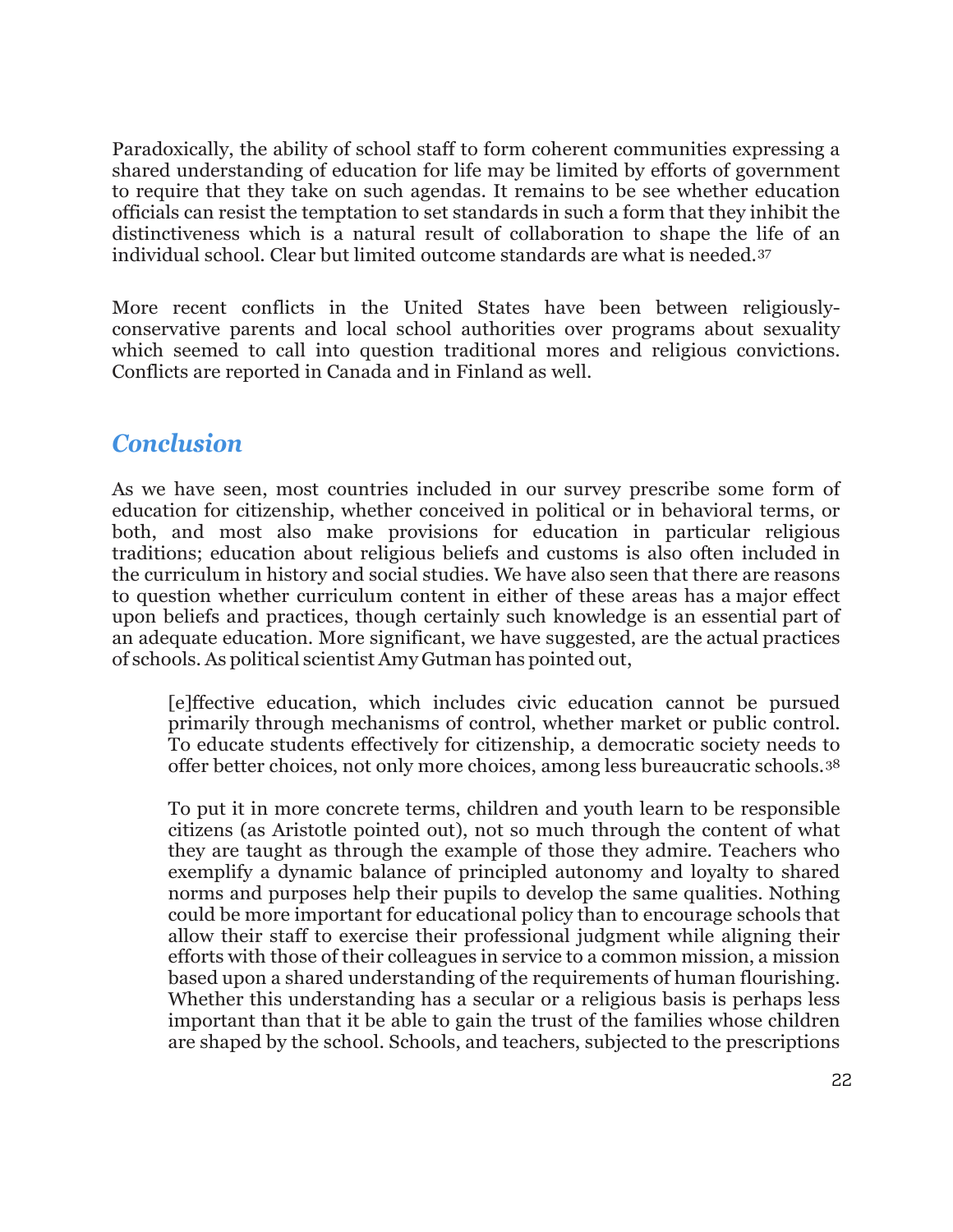of bureaucratic management are not free to develop these qualities, and thus are less capable of forming citizens.

Readers interested in the topic of education in character, values, and worldview may well, as a result, find more of interest in the section of each country profile concerned with the distinctiveness of schools than in the section on government prescription of teaching about values.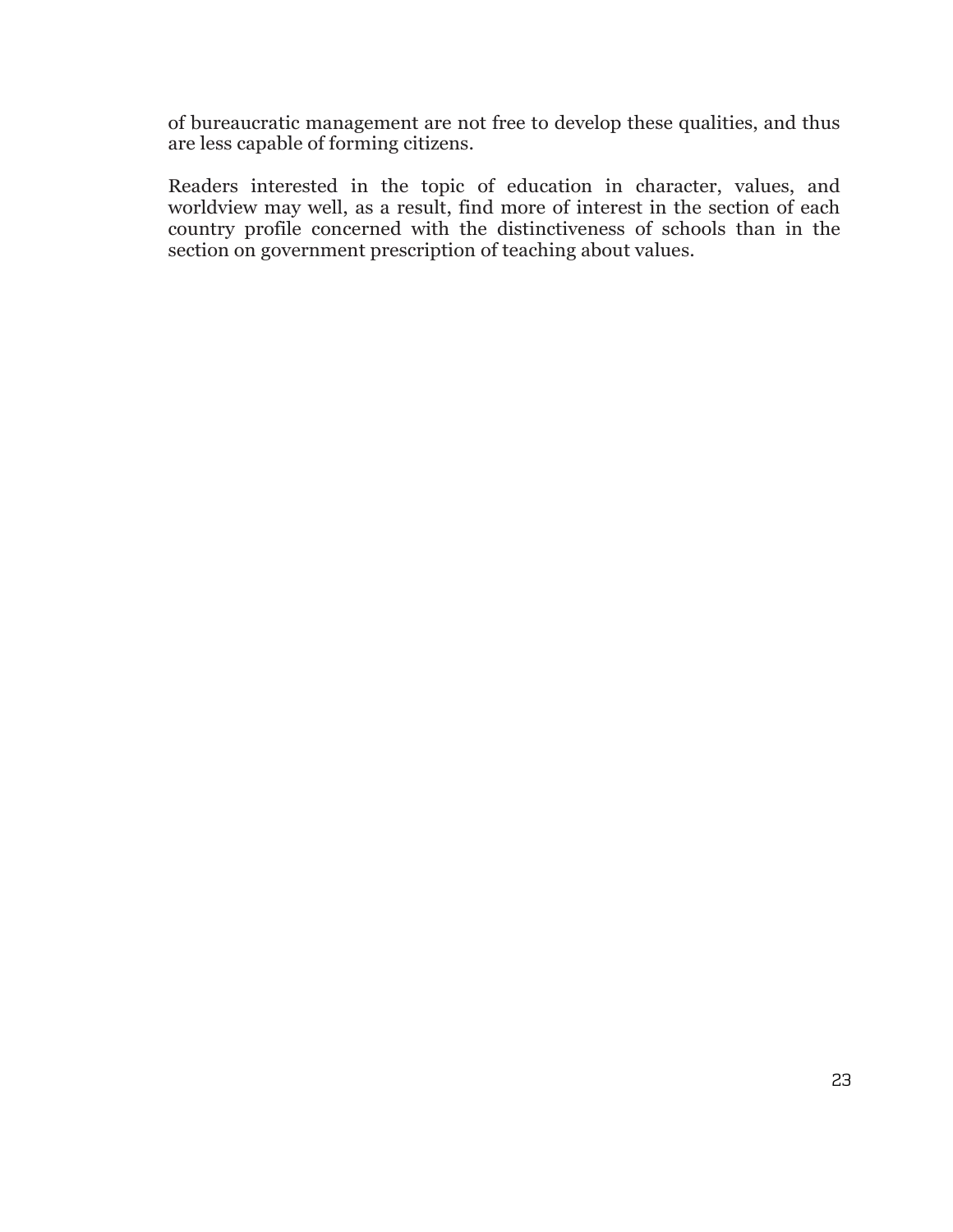## *Endnotes*

<span id="page-23-0"></span>Powell, Farrar & Cohen, 316

<span id="page-23-1"></span>Mortimore & others, 221, 273

<span id="page-23-2"></span>Hill, Foster and Gendler, vii-viii

<span id="page-23-3"></span>Bert, 48, 67, 107, 196-97.

<span id="page-23-4"></span>Ferdinand Buisson, in Coq, 28.

<span id="page-23-5"></span>Durkheim, 75, 155.

<span id="page-23-6"></span>Glenn (2011).

 $\overline{a}$ 

<span id="page-23-7"></span>Glenn(2012).

<span id="page-23-8"></span>Berlin, 137.

<span id="page-23-9"></span>Scheffer, 325.

<span id="page-23-10"></span><sup>11</sup> Roy, 183.

<span id="page-23-11"></span>Galston, 1-3.

<span id="page-23-12"></span>Hart, 21.

<span id="page-23-13"></span>Kekes, 215.

<span id="page-23-14"></span>Dwyer, 164-5, 171.

<span id="page-23-15"></span>Gutmann (1988), 65, 70.

<span id="page-23-16"></span>Levinson (2012), 281.

<span id="page-23-17"></span>Gutmann (1988), 287.

<span id="page-23-18"></span>Gutmann (1988), 314.

<span id="page-23-19"></span><sup>20</sup> Schulz, Ainley, Fraillon, Kerr, and Losito, 251.

<span id="page-23-20"></span>Anderson, 134.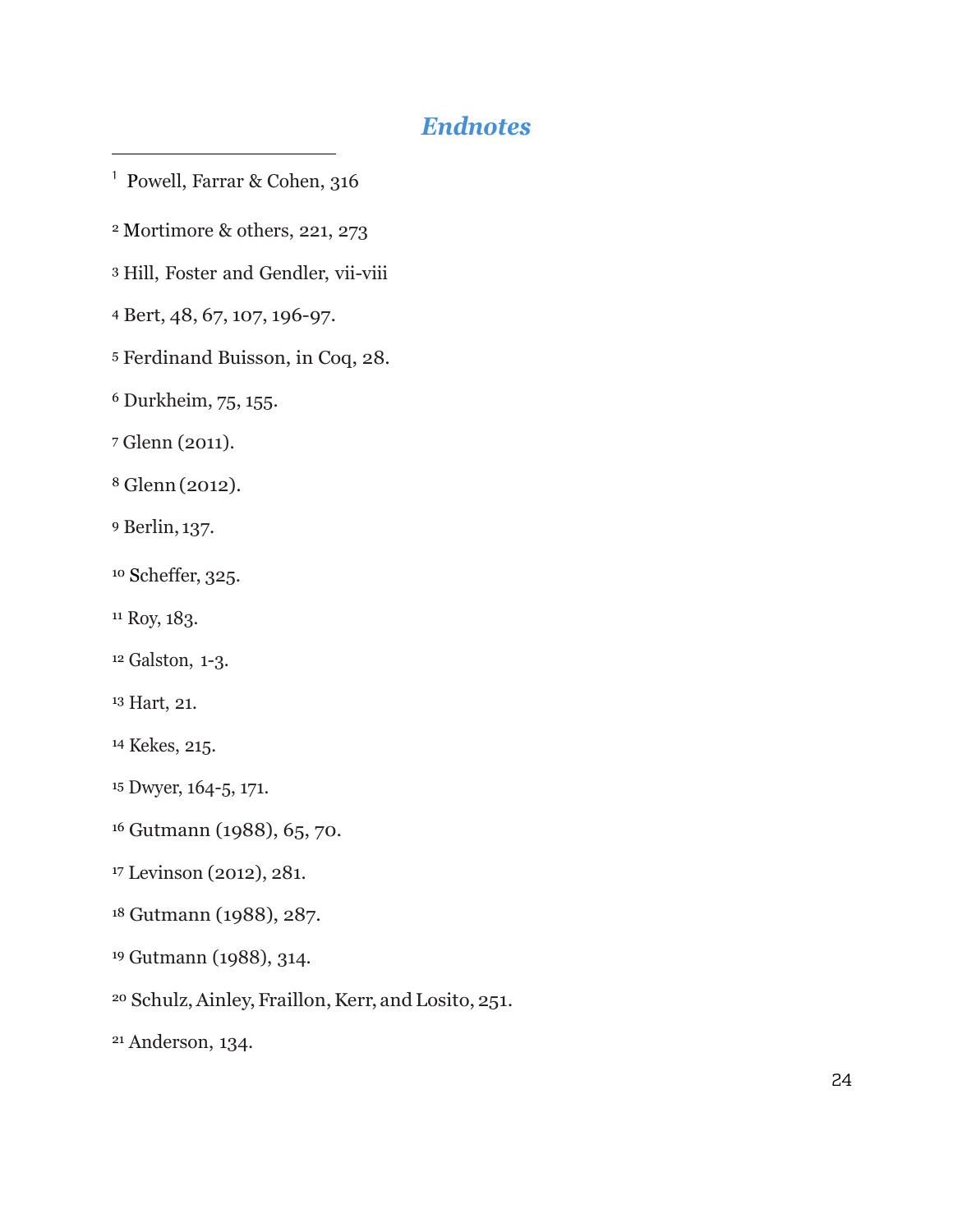<span id="page-24-0"></span>Schulz, Ainley, Fraillon, Kerr, and Losito, 253, 108.

- <span id="page-24-1"></span>Schulz,Ainley, Fraillon,Kerr, and Losito, 103-4.
- <span id="page-24-2"></span><sup>24</sup> Schulz, Ainley, Fraillon, Kerr, and Losito, 245, 256.
- <span id="page-24-3"></span><sup>25</sup> Schulz, Ainley, Fraillon, Kerr, and Losito, 256.
- <span id="page-24-4"></span><sup>26</sup> Schulz, Ainley, Fraillon, Kerr, and Losito, 245.
- <span id="page-24-5"></span>Pennings, Sikkink, Wiens, Seel, and Van Pelt, 45, 28.
- <span id="page-24-6"></span>Schulz, Ainley, Fraillon, Kerr, and Losito, 100.

<span id="page-24-7"></span>Nielsen, 69.

 $\overline{a}$ 

<span id="page-24-8"></span>Schulz, Ainley, Fraillon, Kerr, and Losito, 111.

<span id="page-24-9"></span>See Vitz.

- <span id="page-24-10"></span>Walford, 147.
- <span id="page-24-11"></span>Lamb, 93.
- <span id="page-24-12"></span>See Glenn (1995).
- <span id="page-24-13"></span>Chion-Kenney, 12.
- <span id="page-24-14"></span>Manno, 5
- <span id="page-24-15"></span>See Glenn (1998) for a fuller discussion of Outcome Based Education.
- <span id="page-24-16"></span>Gutmann (2000), 88.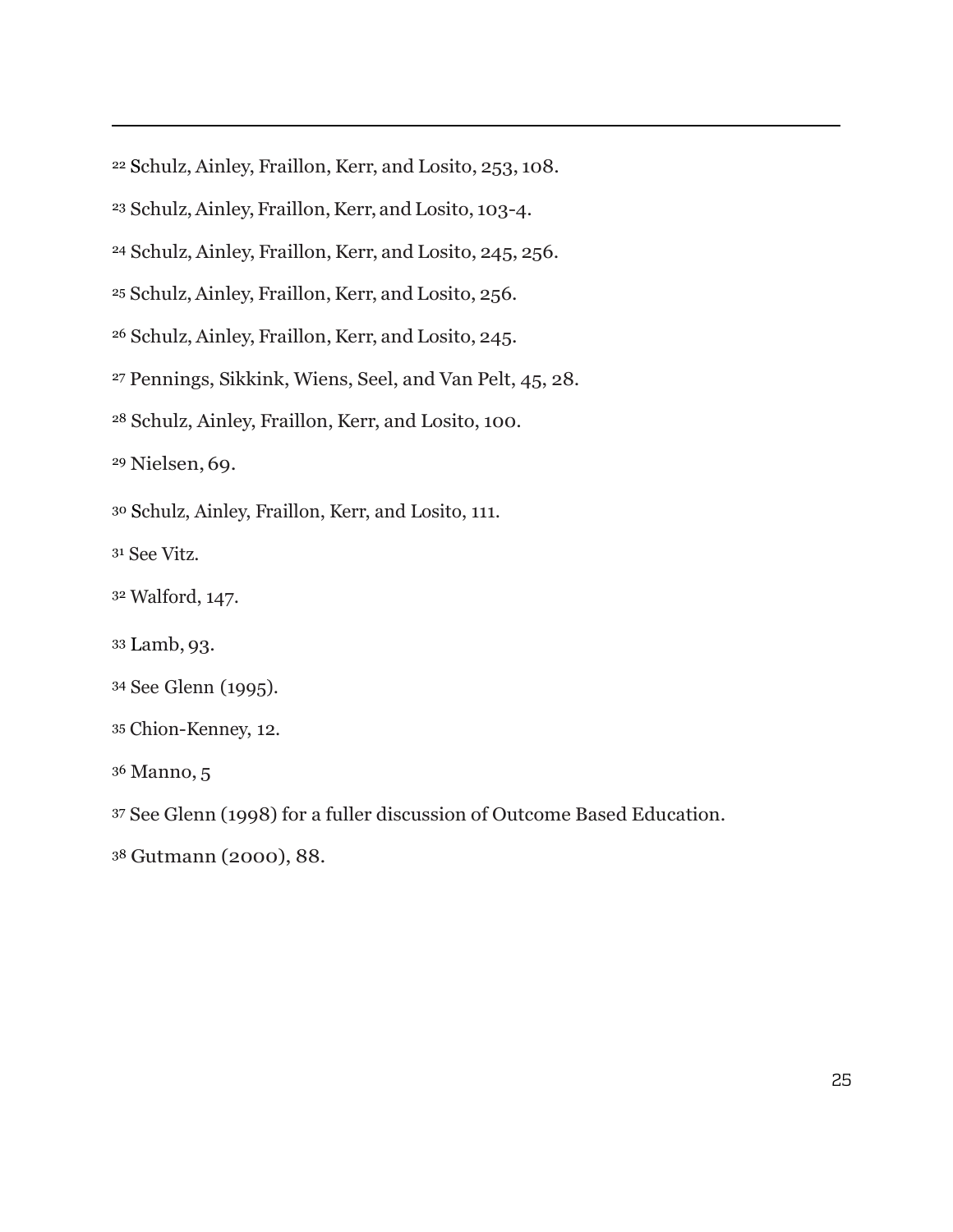#### *References*

 $\overline{a}$ 

Anderson, Benedict. 2006. *Imagined Communities: Reflections on the Origin and Spread of Nationalism*. Revised edition. London: Verso.

Berlin, Isaiah. 1969. "Two Concepts of Liberty." In *Four Essays on Liberty*. Oxford University Press.

Bert, Paul. 1880. *Rapport présenté à la Chambre des Députés sur la loi de l'enseignement primaire*, Paris: Librairie de l'Académie de Médecine.

Chion-Kenney, L. 1984. "Negotiating the challenge of outcome-based education." *The School Administrator*. 10-14.

Coq, Guy. 1995. *Laïcité et République: Le lien nécessaire*. Paris: Edition du Félin.

Durkheim, Emile. 1973. *Moral Education: A Study in the Theory and Application of the Sociology of Education* (1925). Translated by Everett K. Wilson and Herman

Dwyer, James G. 1998. *Religious Schools v. Children's Rights.* Ithaca, NY: Cornell University Press.

Galston, William. 2005. *The Practice of Liberal Pluralism*. Cambridge University Press.

Glenn, Charles L. 1995. *Educational Freedom in Eastern Europe*. Washington, DC: Cato Institution Press.

--------. 1998. "Outcome-based Education: Can it be redeemed?" In *Curriculum, Religion and Public Education: Conversations for an Enlarging Public Square*, edited by James T. Sears with James C. Carper, New York: Teachers College Press.

--------. 2011.*Contrasting Models of State and School:AComparative Historical Study of Parental Choice and State Control*, New York and London: Continuum.

--------. 2012. *The American Model of State and School: An Historical Inquiry*, New York and London, Continuum.

Gutmann, Amy. 1987. *Democratic Education*. Princeton University Press. Gutmann, Amy. 2000. "Why Should Schools Care about Civil Education?"

In *Rediscovering the Democratic Purposes of Education*. Edited by Lorraine M. McDonnell, P. Michael Timpane, and Roger Benjamin. Lawrence, KS: University Press of Kansas. 73-90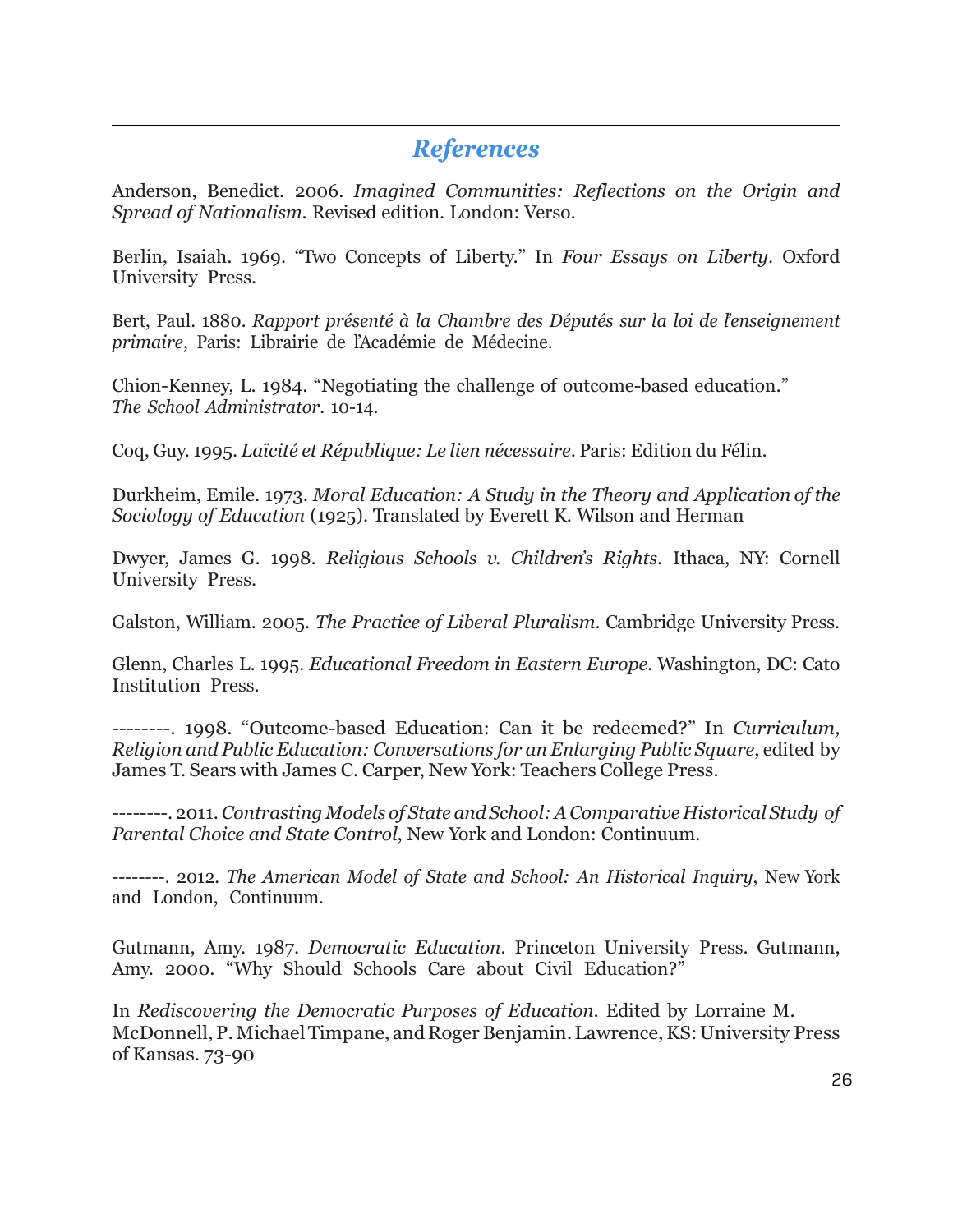Hart, David Bentley. 2009. *Atheist Delusions: The Christian Revolution and Its Fashionable Enemies*. New Haven: Yale University Press.

 $\overline{a}$ 

Hill, Paul T.. Gail E. Foster and Tamar Gendler, *High Schools with Character*, Santa Monica,CA: RAND, 1990.

Kekes, John. 1993. *The Morality of Pluralism*. Princeton, NJ: Princeton University Press.

Lamb, Winifred Wing Han. 2011. "'The Truth Looks Different from Here . . .' Faith, Education and Dialogue." In *Religious Tolerance, Education and the Curriculum*. Edited by Elizabeth Burns Coleman and Kevin White. Rotterdam: Sense Publishers. Pp 85-98.

Levinson, Meira. 2012. *No Citizen Left Behind*. Cambridge: Harvard University Press.

Manno, Bruno V. *1994. Outcome-Based Education: Miracle Cure or Plague?* [Briefing Paper 165]. Indianapolis: Hudson Institute.

Mortimore, Peter, Pamela Sammons, Louise Stoll, David Lewis and Russell Ecob, *School Matters*, Berkeley, University of California Press, 1988.

Nielsen, Jørgen S. 1988. "Muslims in Britain and Local Authority Responses." In *The New Islamic Presence in Western Europe*. Edited by Tomas Gerholm and Yngve Georg Lithman. London and New York: Mansell. 53-77.

Pennings, R., Sikkink, D., Wiens, K., Seel, J., & Van Pelt, D.A. 2011. *Cardus Education Survey: Do the Motivations for Private Religious Catholic and Protestant Schooling Align with Graduate Outcomes?* Hamilton, Canada: Cardus. Also available at <http://www.cardus.ca/research/education/>

Powell, Arthur G., Eleanor Farrar and David K. Cohen, *The Shopping Mall High School*, Boston: Houghton Mifflin, 1985.

Roy, Olivier. 2004. *Globalized Islam: The Search for a New Ummah*. New York: Columbia University Press.

Schulz, W., Ainley, J., Fraillon, J., Kerr, D., & Losito, B. 2010. *ICCS 2009 International Report: Civic knowledge, attitudes and engagement among lower secondary school students inthirty-eight countries*.Amsterdam:IEA.

Vitz, Paul C., *Censorship: Evidence of Bias in Our Children's Textbooks*, Ann Arbor: Servant Publications, 1986.